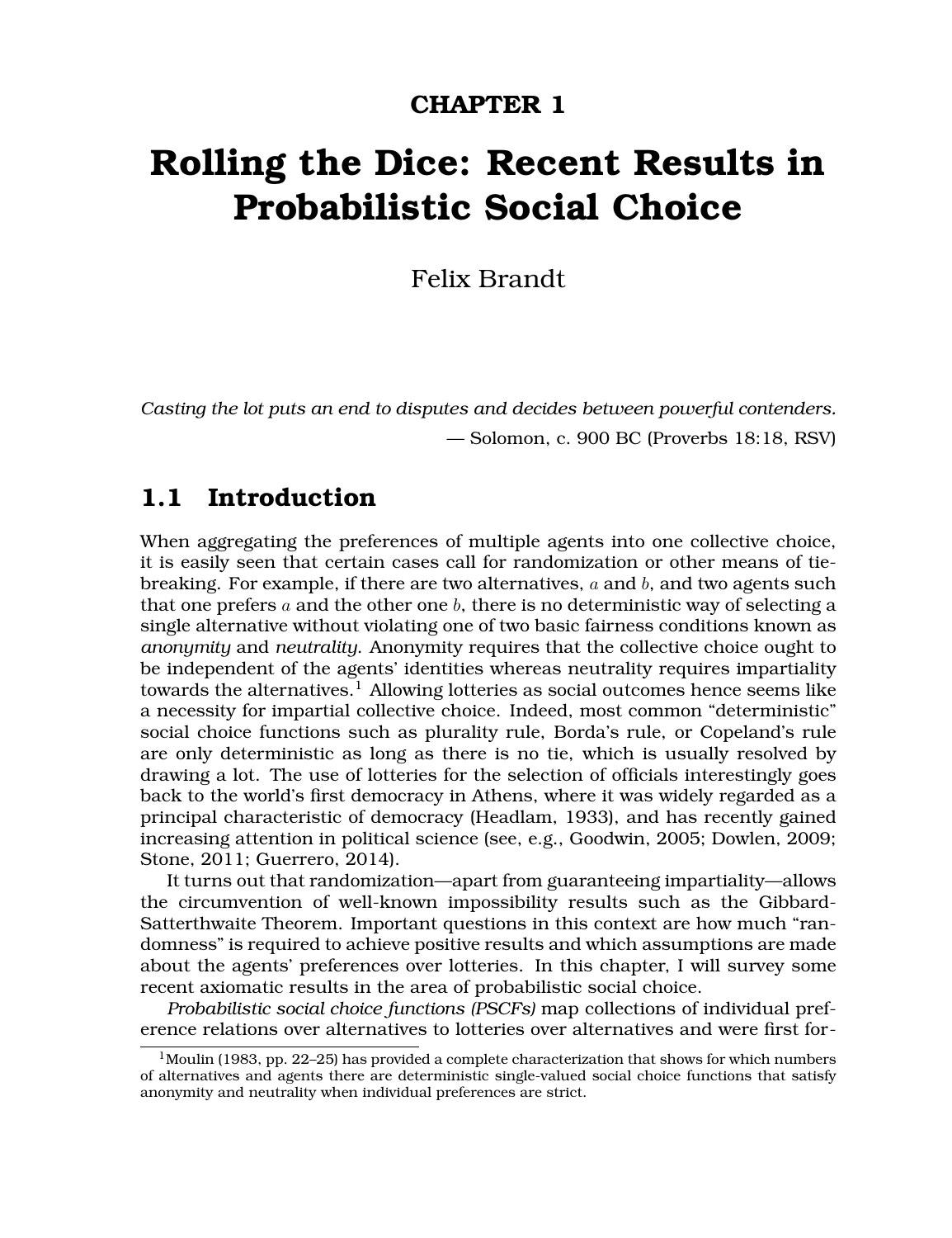mally studied by [Zeckhauser](#page-23-1) [\(1969\)](#page-23-1), [Fishburn](#page-20-0) [\(1972\)](#page-20-0), and [Intriligator](#page-21-3) [\(1973\)](#page-21-3). Perhaps one of the best known results in this context is [Gibbard'](#page-20-1)s characterization of strategyproof (i.e., non-manipulable) PSCFs [\(Gibbard, 1977\)](#page-20-1). An important corollary of Gibbard's characterization, attributed to Hugo Sonnenschein, concerns the most studied PSCFs: *random dictatorships*. In random dictatorships, one of the agents is picked at random and his most preferred alternative is implemented as the social choice. [Gibbard](#page-20-1) [\(1977\)](#page-20-1) has shown that *random dictatorships* are the only strategyproof and *ex post* efficient PSCFs. While Gibbard's result might seem as an extension of classic negative results on strategyproof non-probabilistic social choice functions [\(Gibbard, 1973;](#page-20-2) [Satterthwaite, 1975\)](#page-22-1), it is in fact much more positive (see also [Barberà, 1979b\)](#page-17-0). In contrast to deterministic dictatorships, the uniform random dictatorship (henceforth,  $RD$ ), in which every agent is picked with the same probability, enjoys a high degree of fairness and is in fact used in many subdomains of social choice that are concerned with the fair assignment of objects to agents (see, e.g., [Abdulkadiroglu and Sön](#page-16-0) [mez, 1998;](#page-16-0) [Bogomolnaia and Moulin, 2001;](#page-18-0) [Che and Kojima, 2010;](#page-19-1) [Budish et al.,](#page-19-2) [2013\)](#page-19-2).

One may wonder how Gibbard defined strategyproofness for PSCFs since, in his framework, agents submit their preferences over alternatives, but no preferences over lotteries. Preferences over lotteries are often defined by assuming the existence of a *von Neumann-Morgenstern (vNM) utility function* which assigns cardinal utility values to alternatives. A lottery is preferred to another lottery if the former yields more expected utility than the latter. The notion of strategyproofness considered by Gibbard is a rather strong one. According to his definition, a PSCF is strategyproof if, for *all* vNM utility functions that are compatible with the ordinal preferences, submitting one's true preferences yields at least as much expected utility as submitting any other preference relation. This notion of strategyproofness is sometimes also referred to as *strong* SD*-strategyproofness* (see Section [1.3.2\)](#page-8-0). According to strong SD-strategyproofness, a PSCF may be deemed manipulable just because it can be manipulated for some contrived and highly unlikely vNM utility representations. While it is good to know that  $RD$  satisfies such a high degree of strategyproofness, an interesting question is whether there are other—perhaps more attractive and "less randomized"—PSCFs that satisfy weaker notions of strategyproofness.

Since there are various problems associated with asking agents to submit their complete preference relations over all lotteries, a common approach to defining axiomatic properties of PSCFs is to systematically extend the agents' preferences over alternatives to (possibly incomplete) preferences over lotteries via so-called *lottery extensions*. [2](#page-1-0) In Section [1.3,](#page-6-0) I will define a number of lottery extensions, which will in turn lead to varying notions of strategyproofness, efficiency, and participation. On top of that, I will discuss several consistency conditions, which are not based on the individual preferences over lotteries. One such condition is *population-consistency* which requires that whenever a PSCF

<span id="page-1-0"></span><sup>2</sup>Preference relations over lotteries may, for example, not allow for a concise representation. Moreover, and perhaps more importantly, agents are in many cases not even aware of their complete preferences over lotteries. Even if they *think* they can competently assign vNM utilities to alternatives, these assignments are prone to be based on arbitrary choices.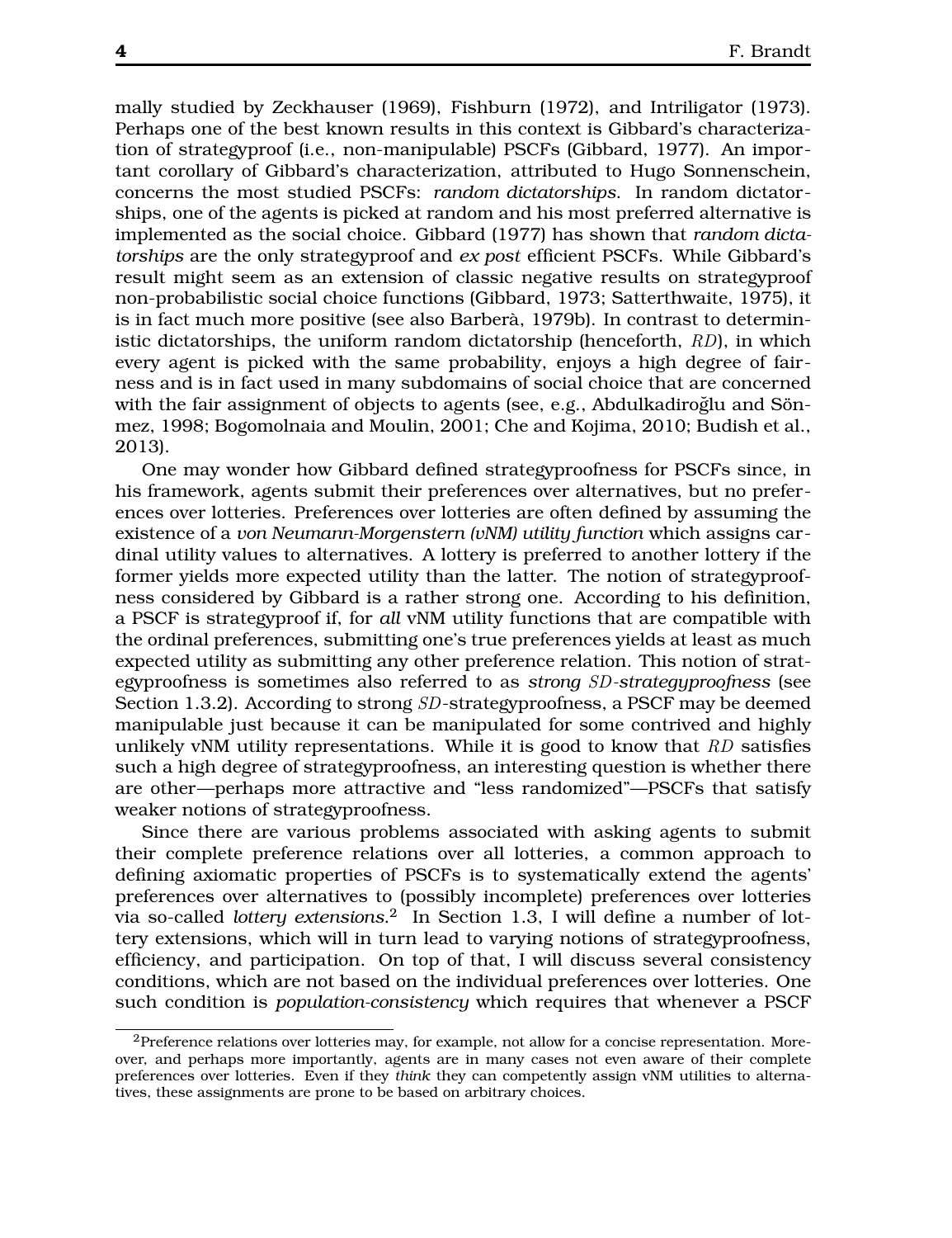returns the same lottery for two disjoint electorates, then this lottery should also be returned for the union of both electorates. In Section [1.4,](#page-11-0) I will review positive and negative axiomatic results for PSCFs. Particular attention will be paid to the case of weak individual preferences, i.e., preferences that may contain ties. Allowing weak preferences can lead to results that significantly differ from those for strict preferences; positive results may turn into impossibilities and easy computational problems may become intractable. In many important subdomains of social choice such as assignment, matching, and coalition formation, ties are unavoidable because agents are indifferent among all outcomes in which their allocation, match, or coalition is the same.

It is impossible to completely cover the topic of probabilistic social choice in this chapter. The selection of results is certainly biased towards work that I was involved in and I apologize in advance for any omissions. In particular, there has been interesting computational work on establishing hardness of manipulation via randomization [\(Conitzer and Sandholm, 2003;](#page-19-3) [Elkind and Lipmaa, 2005;](#page-20-3) [Walsh and Xia, 2012\)](#page-23-2), approximating deterministic voting rules [\(Procaccia, 2010;](#page-22-2) [Birrell and Pass, 2011;](#page-18-1) [Service and Adams, 2012\)](#page-23-3), and measuring the worst-case utilitarian performance of randomized voting rules [\(Anshelevich et al., 2015;](#page-16-1) [An](#page-16-2)[shelevich and Postl, 2016;](#page-16-2) [Gross et al., 2017\)](#page-21-4).

### **1.2 Probabilistic Social Choice Functions**

Let  $N = \{1, \ldots, n\}$  be a set of agents and A a finite set of m alternatives. Every agent  $i \in N$  is equipped with a complete and transitive *preference relation*  $\succcurlyeq_i \subseteq$  $A \times A$ , the strict (or asymmetric) part of which is denoted by  $\succ_i$ . A preference relation  $\succsim_i$  is called *strict* if it is antisymmetric, i.e., it is identical to its strict part up to reflexivity. Otherwise, the preference relation is said to be *weak*. A *preference profile* maps each agent  $i \in N$  to a preference relation.

The set of all *lotteries* (or *probability distributions*) over A is denoted by  $\Delta(A)$ , i.e.,

$$
\Delta(A) = \left\{ p \in \mathbb{R}^m \colon p(x) \ge 0 \text{ for all } x \in A \text{ and } \sum_{x \in A} p(x) = 1 \right\}.
$$

For convenience, I will also write lotteries as convex combinations of alternatives, e.g.,  $1/2\,a + 1/2\,b$  denotes the uniform distribution over  $\{a, b\}$ .<sup>[3](#page-2-0)</sup> A lottery  $p$  is *dege*n*erate* if its support is of size 1, i.e., it puts all probability on a single alternative.

Our central object of study are PSCFs, i.e., functions that map a preference profile to a non-empty convex subset of lotteries.[4](#page-2-1) A PSCF is *anonymous* if its outcome is invariant under permutations of the agents. Similarly, a PSCF is *neutral* if permuting alternatives in the preference profile leads to lotteries in which alternatives are permuted accordingly.

<span id="page-2-0"></span> $3$ The lotteries returned by PSCFs do not necessarily have to be interpreted as probability distributions. They can, for instance, also be seen as fractional allocations of divisible objects such as time shares or monetary budgets.

<span id="page-2-1"></span><sup>&</sup>lt;sup>4</sup>We consider set-valued PSCFs because  $RSD$  and  $ML$  may return more than one lottery. If there are sufficiently many agents, this is however almost never the case (see also [Brandl et al., 2016c\)](#page-18-2). Single-valued PSCFs are called *social decision schemes* [\(Gibbard, 1977\)](#page-20-1).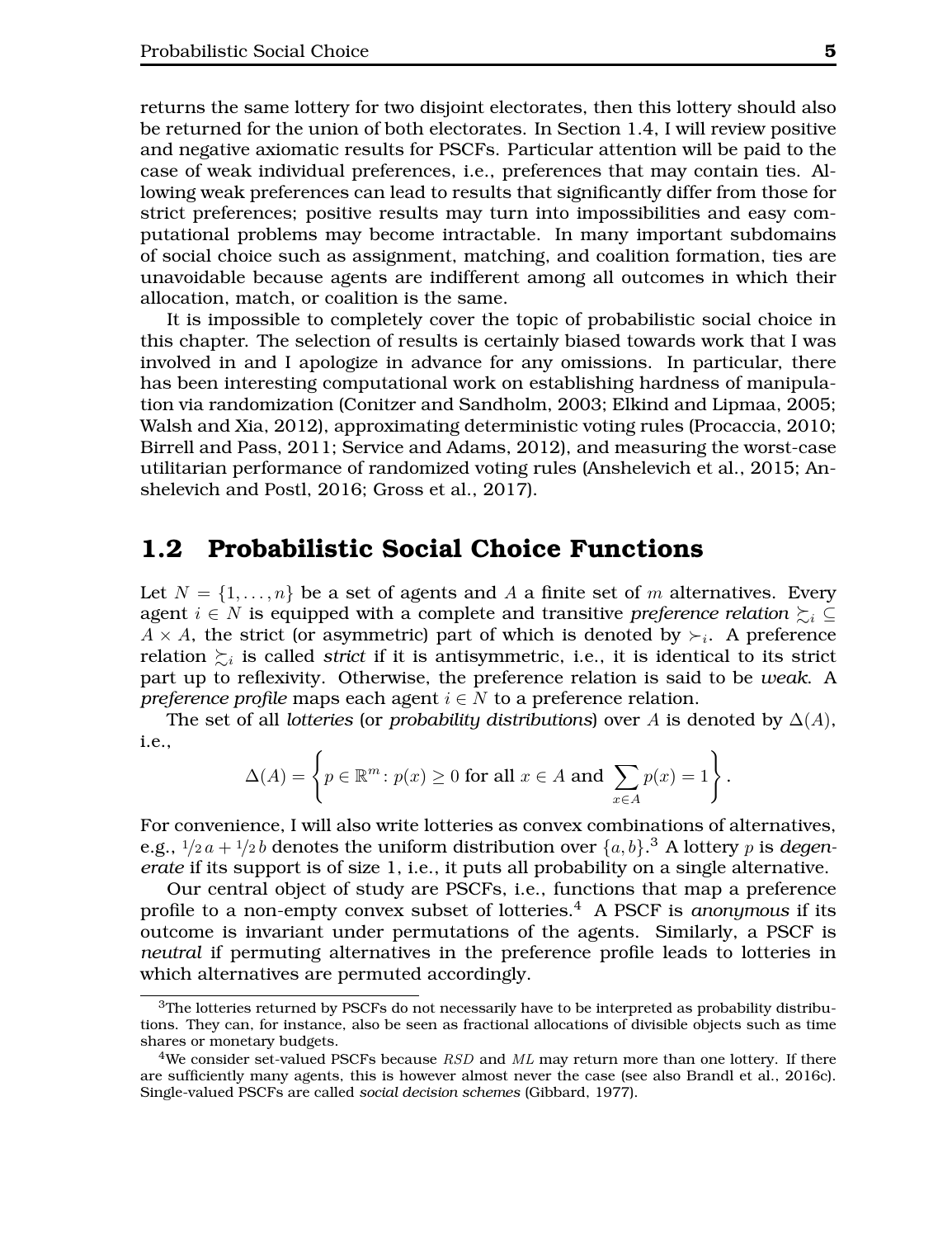In this chapter, we will consider four exemplary PSCFs, all of which are anonymous and neutral: random dictatorship, two probabilistic variants of Borda's rule, and maximal lotteries.<sup>[5](#page-3-0)</sup>

**Random Dictatorship (RD).** Perhaps the most-studied PSCF is *random dictatorship*, where one of the agents is picked uniformly at random and this agent's most-preferred alternative is selected. Thus, the probabilities assigned by RD are directly proportional to the number of agents who top-rank a given alternative (or, in other words, the alternative's plurality score). RD is only well-defined for strict preferences. In order to be able to deal with ties in the preferences, RD is typically extended to *random serial dictatorship (*RSD*)*. RSD selects a permutation of the agents uniformly at random and then sequentially allows agents in the order of the permutation to narrow down the set of alternatives to their most preferred of the remaining ones. This will always result in a single alternative unless there are two alternatives among which all agents are indifferent.<sup>[6](#page-3-1)</sup> While implementing RSD is straightforward, computing the resulting RSD probabilities is #P-complete and therefore intractable [\(Aziz et al., 2013a\)](#page-17-1). Also, checking whether the RSD probability of a given alternative exceeds some fixed value from the interval  $(0, 1)$ is NP-complete. Subsequent work has studied the parameterized complexity of these problems [\(Aziz and Mestre, 2014\)](#page-16-3).

The remaining three PSCFs considered in this chapter are based on pairwise majority comparisons between alternatives. For a given profile of preferences, the  $m \times m$  matrix of *majority margins* M is defined by

$$
M_{xy} = |\{i \in N \colon x \succsim_i y\}| - |\{i \in N \colon y \succsim_i x\}|.
$$

If the output of a neutral PSCF f *only* depends on M, f is called *pairwise*. Pairwiseness is an informational requirement and is formally defined by demanding that the output for two preference profiles, which give rise to the same majority margin matrix, has to be identical. An advantage of pairwise PSCFs is that they are applicable even when individual preferences are incomplete or intransitive.

**Borda's Rule.** Traditionally, Borda's rule is defined as a scoring rule in which each agent assigns a score of  $m-1$  to his most-preferred alternative,  $m-2$  to his second-most preferred alternative, etc. The alternatives with maximal accumulated score win. Alternatively, Borda scores can be obtained from the majority margin matrix.<sup>[7](#page-3-2)</sup> The Borda score of alternative  $x$  is  $\sum_{y\in A}M_{xy}/2+n(m-1)/2.$  We will discuss two probabilistic variants of Borda's rule. The first one,  $Borda_{max}$ yields all lotteries that randomize over alternatives with *maximal* Borda score.

<span id="page-3-0"></span><sup>5</sup>Other PSCFs not covered in this chapter include the recently proposed *maximal recursive rule* [\(Aziz, 2013\)](#page-16-4), *egalitarian simultaneous reservation rule* [\(Aziz and Stursberg, 2014\)](#page-17-2), and *2-Agree* [\(Gross](#page-21-4) [et al., 2017\)](#page-21-4).

<span id="page-3-1"></span> $6$ Simpler extensions of RD to weak preferences such as returning a uniform lottery over all firstranked alternatives of a randomly selected agent typically suffer from a lack of *ex post* efficiency.

<span id="page-3-2"></span> $7$ This also yields a natural generalization of Borda's rule for preferences that fail to be antisymmetric, complete, or even transitive. Borda's rule is the only pairwise scoring rule.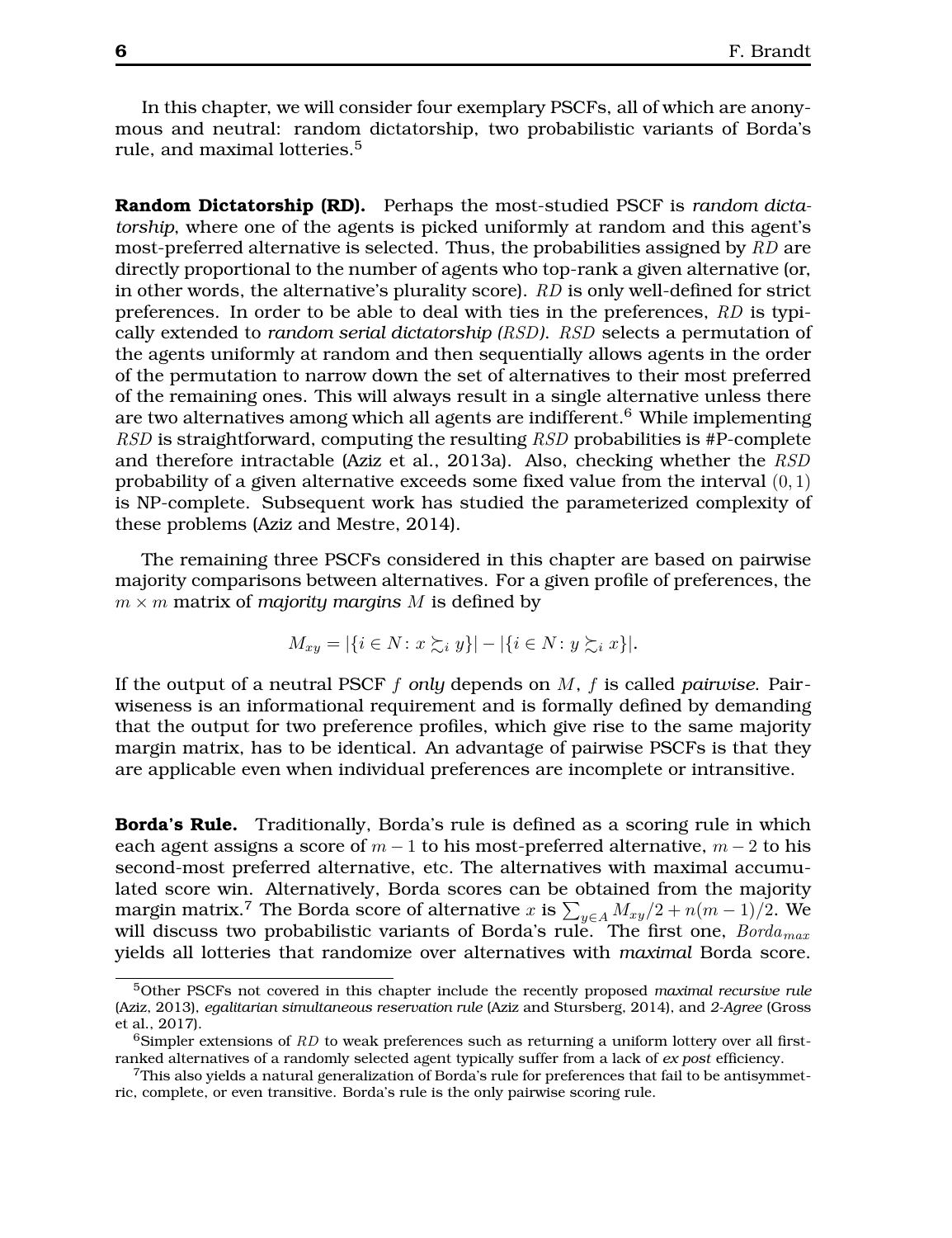The second one,  $Borda_{nro}$ , involves much more randomness and assigns probabilities to the alternatives that are *proportional* to their Borda scores. Examples are given below.

One of the most influential notions in social choice theory is that of a *Condorcet winner*, i.e., an alternative that is preferred to every other alternative by some majority of agents. Formally, M admits a *Condorcet winner* if it contains a row in which all entries but one are strictly positive. Example 2 below shows that Borda's rule may fail to select a Condorcet winner. It is well-known that Condorcet winners do not exist in general (see Example 3 below). In fact, the absence of Condorcet winners—the so-called *Condorcet paradox*—is the root cause for central impossibility theorems in social choice theory such as Arrow's Theorem or the Gibbard-Satterthwaite Theorem. The essence of Condorcet's paradox is that there are voting situations in which *no matter* which alternative is selected, there will always be another alternative that is preferred by a majority of the agents. In other words, it is impossible to select an outcome that cannot be overturned by an organized majority of agents who all agree with which alternative it should be replaced.

**Maximal Lotteries (ML).** Maximal lotteries were first considered by [Krew](#page-21-5)[eras](#page-21-5) [\(1965\)](#page-21-5) and independently rediscovered and studied in detail by [Fishburn](#page-20-4) [\(1984a\)](#page-20-4).<sup>[8](#page-4-0)</sup> A lottery p is maximal iff  $p^T M \geq 0$ . A maximal lottery p can thus be seen as a "randomized weak Condorcet winner", i.e., a lottery that is weakly preferred to every other lottery by an *expected* majority of agents:  $p^TMq\geq 0$  for all  $q \in \Delta(A)$ .<sup>[9](#page-4-1)</sup> See Example 3 below for a profile with no Condorcet winner, but a unique maximal lottery. Maximal lotteries are equivalent to the mixed maximin strategies (or Nash equilibria) of the symmetric zero-sum game given by  $M$ . In contrast to Condorcet winners, maximal lotteries are thus guaranteed to exist by von Neumann's Minimax Theorem. Moreover, most profiles admit a *unique* maximal lottery. This is, for example, the case when there is an odd number of agents with strict preferences (see [Laffond et al., 1997;](#page-21-6) [Le Breton, 2005\)](#page-21-7). More generally, if the number of agents goes to infinity, the number of profiles with multiple maximal lotteries goes to zero. Maximal lotteries can be found in polynomial time by solving a linear feasibility problem.<sup>[10](#page-4-2)</sup>

<span id="page-4-0"></span><sup>&</sup>lt;sup>8</sup>Interestingly, maximal lotteries or variants thereof have been rediscovered again by economists [\(Laffond et al., 1993\)](#page-21-8), mathematicians [\(Fisher and Ryan, 1995\)](#page-20-5), political scientists [\(Felsenthal and](#page-20-6) [Machover, 1992\)](#page-20-6), and computer scientists [\(Rivest and Shen, 2010\)](#page-22-3). In particular, the support of maximal lotteries, called the *bipartisan set* or the *essential set*, has received considerable attention. A number of scholars have recommended maximal lotteries for practical use [\(Felsenthal and Machover,](#page-20-6) [1992;](#page-20-6) [Rivest and Shen, 2010;](#page-22-3) [Brandl et al., 2016c;](#page-18-2) [Hoang, 2017\)](#page-21-9). Within the domain of random assignment, maximal lotteries are known as popular mixed matchings (see Chapter 6 of this book).

<span id="page-4-1"></span> $\mathcal{P}_p^T M q > 0$  iff the expected number of agents who prefer the alternative returned by p to that returned by  $q$  is at least as large as the expected number of agents who prefer the outcome returned by q to that returned by p. This is reminiscent of the  $PC$  lottery extension (see Section [1.3.2\)](#page-8-0). However, when not taking the expectation over the number of agents and directly comparing lotteries using lottery extensions such as  $SD$  or  $PC$ , all lotteries can be overturned by some majority of agents in the absence of Condorcet winners (see, also [Zeckhauser, 1969;](#page-23-1) [Aziz, 2015\)](#page-16-5).

<span id="page-4-2"></span> $10B$ [Brandt and Fischer \(2008,](#page-18-3) Thm. 5) have shown that deciding whether an alternative receives positive probability in some maximal lottery is P-complete and therefore not amenable to parallelization.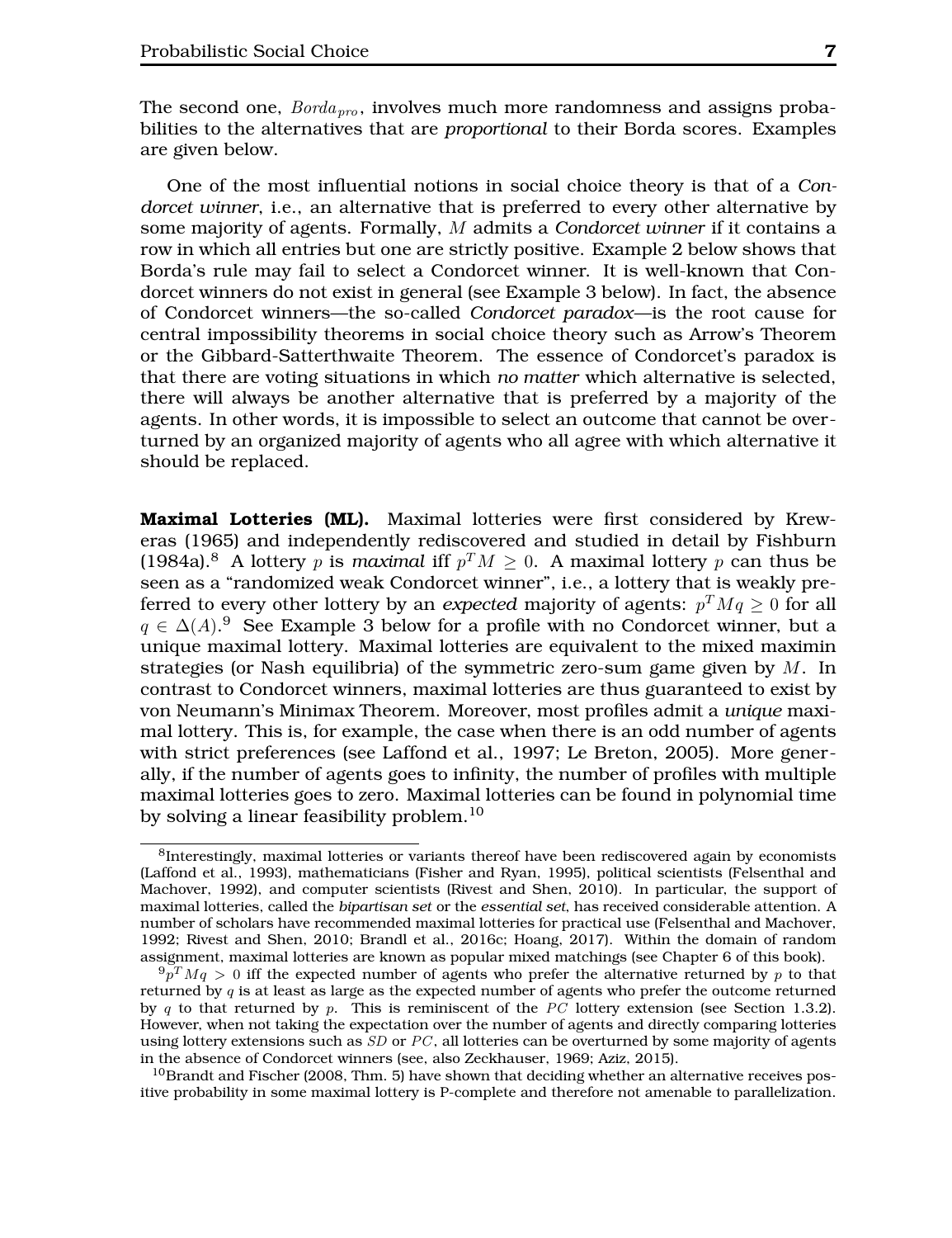**Example 1** In the case of only two alternatives,  $a$  and  $b$ , the four considered PSCFs break down to two prototypical rules: the proportional lottery (left) and the simple majority rule (right).



It is easily seen that the simple majority rule maximizes the agents' average *ex ante* satisfaction [\(Fishburn and Gehrlein, 1977\)](#page-20-7). For example, consider three agents, two of which prefer  $a$  to  $b$  and one of which prefers  $b$  to  $a$ . Then, under the proportional rule, the former two will be satisfied with probability  $\frac{2}{3}$  and the latter one with probability  $\frac{1}{3}$ . Hence, the average probability of satisfaction is  $\frac{5}{9}$ , which is lower than that of the simple majority rule  $\left(\frac{2}{3}\right)$ . This gap widens when agents are risk-averse.

The proportional rule, on the other hand, steers clear of the "tyranny of the majority" by giving agents with a minority opinion at least the chance of being satisfied. Depending on the concrete setting, this can be very desirable. However, one should be aware that the proportional rule (and, in fact, any rule different from the simple majority rule) can return alternatives that are majoritydominated and therefore subject to strong opposition or even resistance. In other words, there is the possibility of  $ex$  *post* majority dissatisfaction.<sup>[11](#page-5-0)</sup>

**Example 2** Consider the following preference profile and its corresponding majority margin matrix.

| 3 2         |                                                                                                                      |  | $a \qquad b \qquad c$ |  |
|-------------|----------------------------------------------------------------------------------------------------------------------|--|-----------------------|--|
| $a \quad b$ | $M = \begin{array}{cc} a \\ b \\ c \end{array} \begin{pmatrix} 0 & 1 & 1 \\ -1 & 0 & 5 \\ -1 & -5 & 0 \end{pmatrix}$ |  |                       |  |
| $b\quad c$  |                                                                                                                      |  |                       |  |
| $c \quad a$ |                                                                                                                      |  |                       |  |

The RD lottery is  $\frac{3}{5}a + \frac{2}{5}b$ . The Borda score of a is  $(0 + 1 + 1)/2 + 5 = 6$ , that of *b* is  $(-1+0+5)/2+5=7$ , and that of *c* is  $(-1-5+0)/2+5=2$ . Hence, *Borda<sub>max</sub>* returns b and  $Borda_{pro}$  returns  $6/15a+7/15b+2/15c$ . The profile admits a Condorcet

<span id="page-5-0"></span> $11$ Note that this is not possible when the outcomes of PSCFs are implemented as fractional allocations rather than actual lotteries (see Footnote [3\)](#page-2-0).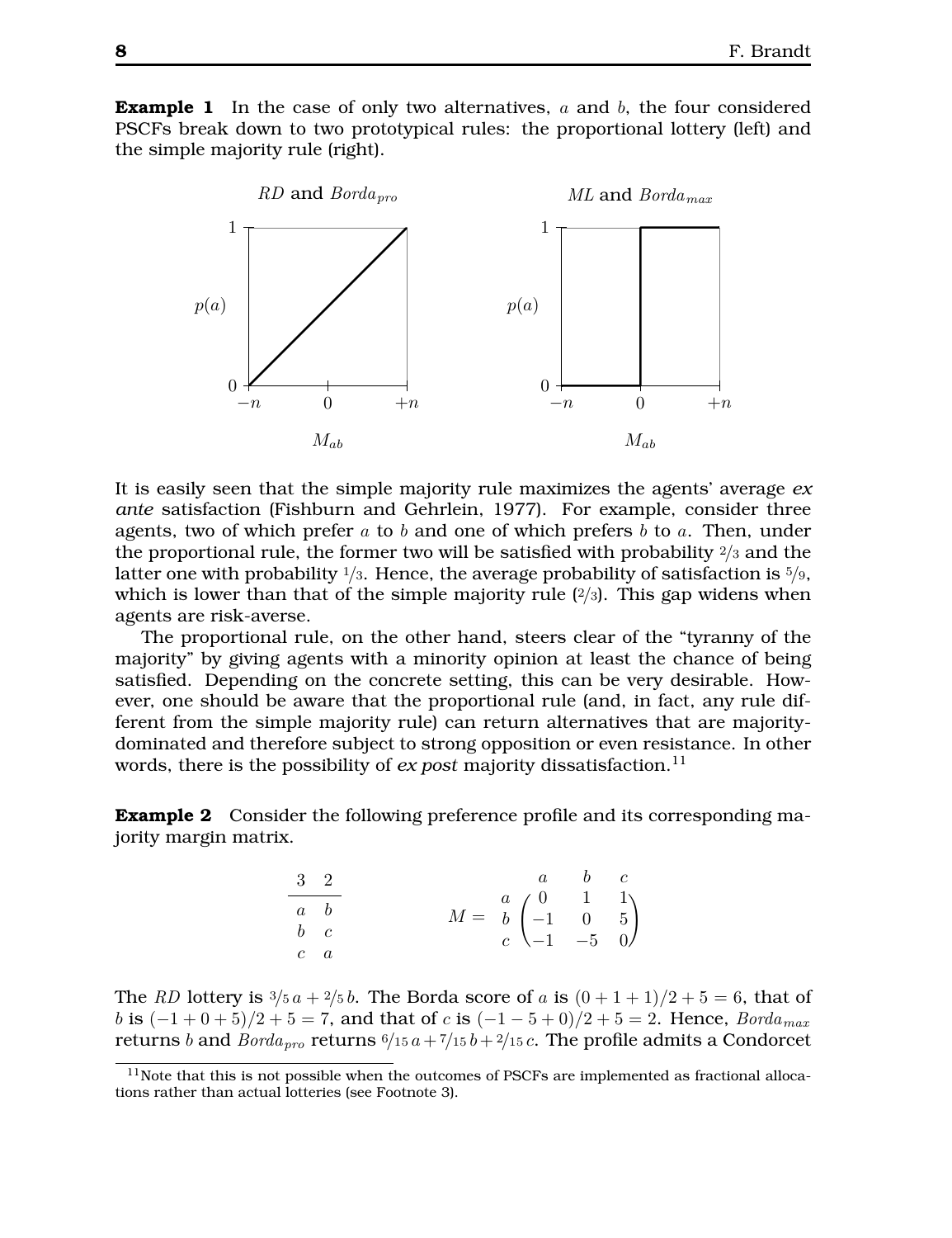winner because the first row of  $M$  is positive, except for the first entry.  $ML$  thus (uniquely) returns a because

$$
(1 \ 0 \ 0) \cdot M = (0 \ 1 \ 1) \ge 0.
$$

**Example 3** Consider the following preference profile and its corresponding majority margin matrix.

| 2 2 1                                                           |  |  |  | $a \qquad b \qquad c$                                                                                                |
|-----------------------------------------------------------------|--|--|--|----------------------------------------------------------------------------------------------------------------------|
| $a \quad b \quad c$<br>$b\quad c\quad a$<br>$c \quad a \quad b$ |  |  |  | $M = \begin{array}{cc} a \\ b \\ c \end{array} \begin{pmatrix} 0 & 1 & -1 \\ -1 & 0 & 3 \\ 1 & -3 & 0 \end{pmatrix}$ |

In this example, RD yields  $\frac{2}{5}a + \frac{2}{5}b + \frac{1}{5}c$ . The Borda scores of a, b, and c are 5, 6, and 3, respectively. Hence,  $Borda_{max}$  returns  $b$  and  $Borda_{pro}$   $5/14a + 6/14b + 3/14c$ . The pairwise majority relation is cyclic and there is no Condorcet winner. The unique maximal lottery returned by ML is  $\frac{3}{5}a + \frac{1}{5}b + \frac{1}{5}c$  because

$$
(3/5 \t 1/5 \t 1/5) \cdot M = (0 \t 0 \t 0) \geq 0.
$$

## <span id="page-6-0"></span>**1.3 Axioms**

The axioms considered in this chapter can be roughly divided into two subgroups: those that are independent of the agents' preferences over lotteries and those that do require preferences over lotteries.[12](#page-6-1)

#### **1.3.1 Consistency**

We first discuss consistency axioms belonging to the first category. Nonprobabilistic versions of these axioms have been widely studied in the literature.

**Condorcet-consistency.** A PSCF is *Condorcet-consistent* if it uniquely returns a lottery that puts probability 1 on the Condorcet winner whenever a Condorcet winner exists. Condorcet-consistency, which goes back to the 18th century, is one of the oldest formal axioms in social choice theory and considered by many to be desirable (see, e.g., [Black, 1958;](#page-18-4) [Fishburn, 1977;](#page-20-8) [Campbell and Kelly, 2003;](#page-19-4) [Dasgupta and Maskin, 2008\)](#page-19-5).

**Agenda-consistency.** Part of the motivation of Condorcet-consistency is that an alternative that emerges as the unequivocal winner in all pairwise comparisons should also be chosen from the entire set of alternatives. Rational choice theory continues this train of thought by specifying a number of axioms that

<span id="page-6-1"></span> $12$ Apart from the axioms considered here, some authors have proposed "fairness" conditions for PSCFs such as an axiom that prescribes that every agent should receive positive probability on at least one alternative he does not rank last [\(Bogomolnaia et al., 2005;](#page-18-5) [Duddy, 2015\)](#page-19-6).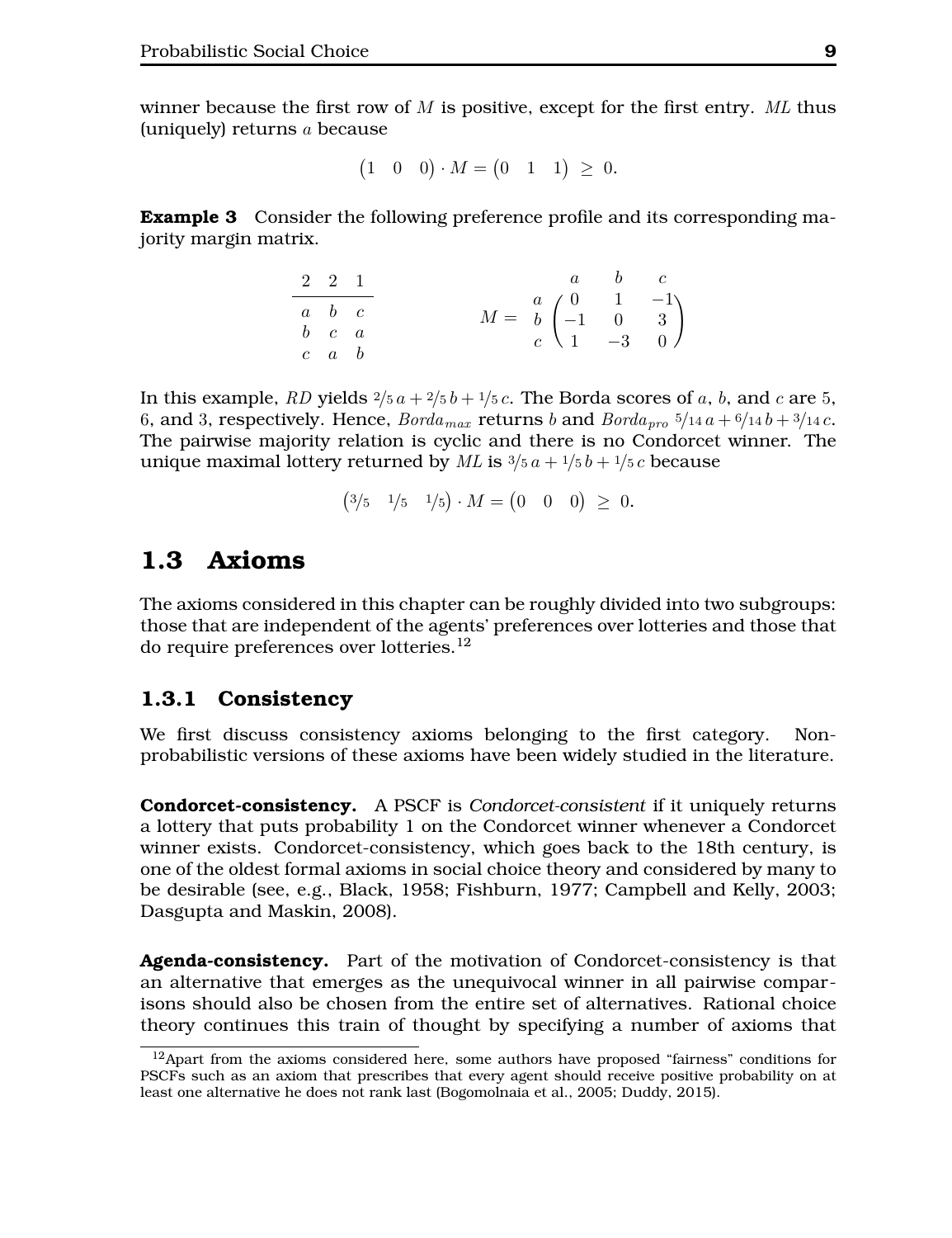deal with choices from variable subsets of alternatives and postulating whether these choices are consistent with each other. These axioms can be transferred to probabilistic social choice simply by restricting the preference profile in question to a subset of alternatives and observing which lotteries a PSCF returns for the reduced profile. Let  $p$  be a lottery and  $\overline{A}$ ,  $\overline{B}$  two subsets of alternatives such that p's support is contained in both A and B. Then, what we call *agenda-consistency* requires that  $p$  is returned for A and B iff it is returned for the union of A and B. The implication from left to right is known as Sen's γ or *expansion*, whereas the implication from right to left is Sen's  $\alpha$  or *contraction* (see [Sen, 1971,](#page-23-4) [1977,](#page-23-5) [1986;](#page-23-6) [Schwartz, 1976\)](#page-22-4).

**Population-consistency.** A PSCF is *population-consistent* if, whenever it returns the same lottery for two preference profiles (defined on disjoint sets of agents), it also returns the same lottery for a profile that results by merging both profiles.[13](#page-7-0) Population-consistency is merely a statement about abstract sets of outcomes, which makes no reference to lotteries whatsoever. It was first considered independently by [Smith](#page-23-7) [\(1973\)](#page-23-7), [Young](#page-23-8) [\(1974\)](#page-23-8), and [Fine and Fine](#page-20-9) [\(1974\)](#page-20-9) and features prominently in the characterization of scoring rules by [Smith](#page-23-7) [\(1973\)](#page-23-7) and [Young](#page-23-9) [\(1975\)](#page-23-9) as well as the characterization of Kemeny's rule by [Young and](#page-23-10) [Levenglick](#page-23-10) [\(1978\)](#page-23-10).

**Cloning-consistency and composition-consistency.** *Cloning-consistency* requires that the probability that an alternative receives is unaffected by introducing new variants of another alternative. Alternatives are variants of each other if they form a component, i.e., they bear the same relationship to all other alternatives and therefore constitute a contiguous interval in each agent's preference ranking. This condition was first considered by [Tideman](#page-23-11) [\(1987\)](#page-23-11) (see also [Zavist and Tideman, 1989\)](#page-23-12). Cloning-consistency imposes no restrictions on the relative probabilities of alternatives within a component. *Composition-consistency* is stronger than cloning-consistency and additionally requires that the probability of an alternative within a component should be directly proportional to the probability that the alternative receives when the component is considered in isolation. It was first considered by [Laffond et al.](#page-21-10) [\(1996\)](#page-21-10) and has been analyzed from a computational point of view by [Brandt et al.](#page-19-7) [\(2011\)](#page-19-7). Cloning-consistency implies neutrality [\(Brandl et al., 2016c,](#page-18-2) Lem. 1).

Apart from their intuitive appeal, these axioms can be motivated by the desire to prevent a central planner from strategically tampering with the set of feasible alternatives (e.g., by removing irrelevant alternatives or by introducing variants of alternatives) and the set of agents (e.g., by partitioning the electorate into subelectorates). For formal definitions and examples, the reader is referred to [Brandl et al.](#page-18-2) [\(2016c\)](#page-18-2).

<span id="page-7-0"></span><sup>13</sup>A slightly stronger variant of this axiom is also known as *reinforcement*.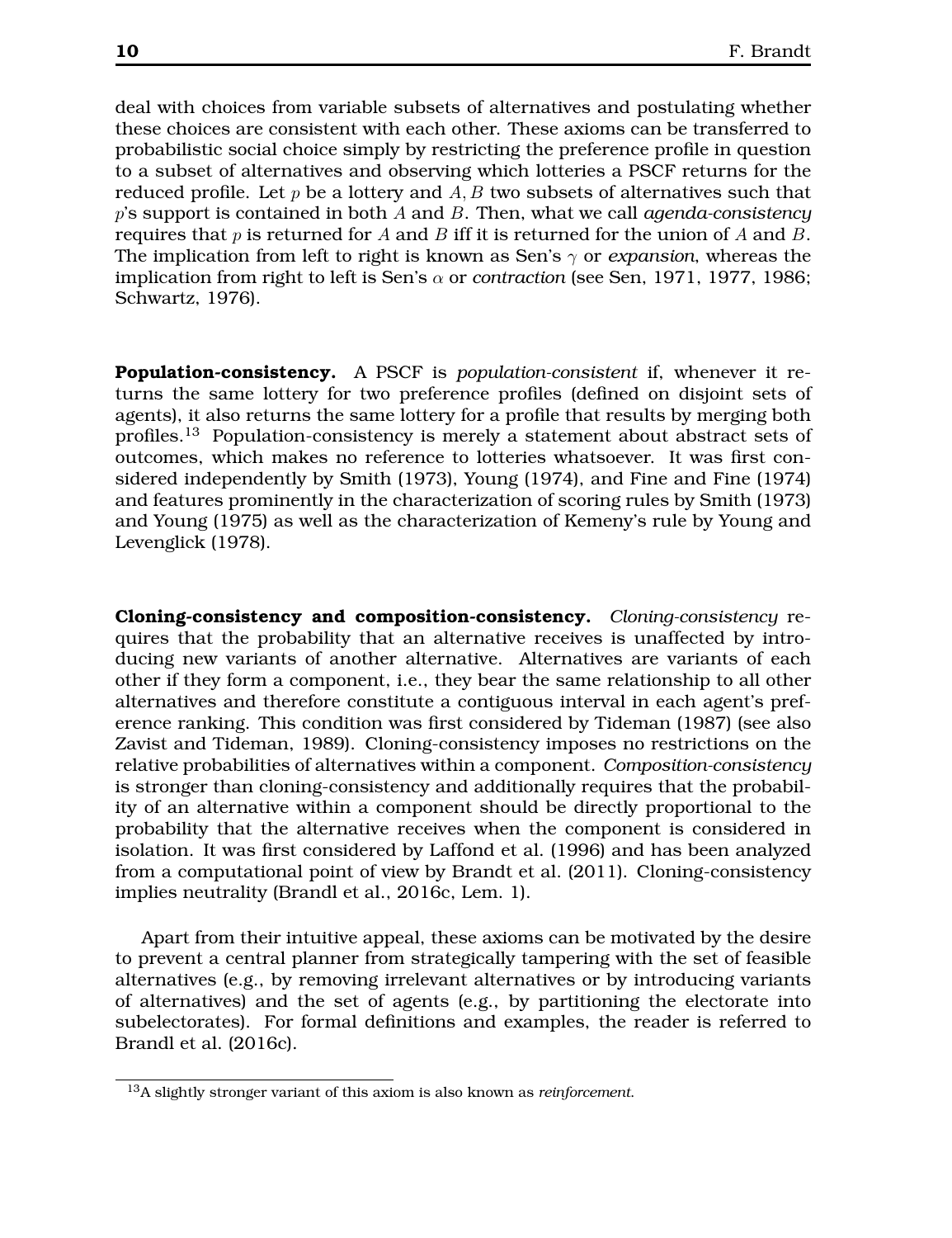#### <span id="page-8-0"></span>**1.3.2 Efficiency, Strategyproofness, and Participation**

Several important axioms require the specification of preferences over lotteries. We will generate these preferences by systematically lifting a preference relation over alternatives to possibly incomplete preferences over lotteries. Formally, for any given preference relation  $\succeq$  on A and any pair of lotteries  $p, q \in \Delta(A)$ , a lottery extension  $\mathcal E$  prescribes whether  $p \succsim^{\mathcal E} q$ . The strict part  $\succ^\mathcal E$  of  $\succsim^{\mathcal E}$  is defined by letting  $p \succ^{\mathcal{E}} q$  iff  $p \succsim^{\mathcal{E}} q$  and not  $q \succsim^{\mathcal{E}} p.$  We will consider five different lottery extensions in this section. For all examples we assume that the underlying preference relation is  $a \succ b \succ c$ .

The first, and most conservative, lottery extension we consider is called *deterministic dominance (DD')* and postulates that  $p$  is preferable to  $q$  iff any alternative possibly returned by  $p$  is strictly better than any alternative possibly returned by q. In other words,

$$
p \succsim^{DD'} q \quad \text{iff} \quad \forall x, y \colon [p(x) \cdot q(y) > 0 \Rightarrow x \succ y]. \tag{DD'}
$$

A variant of this extension can be defined using the weak preference relation rather than the strict one.

$$
p \succsim^{DD} q \quad \text{iff} \quad \forall x, y \colon [p(x) \cdot q(y) > 0 \Rightarrow x \succsim y]. \tag{DD}
$$

Hence,  $p \succ^{DD} q$  iff every alternative returned by p is at least as good as every alternative returned by q with at least one strict preference. An agent may thus strictly prefer one lottery to another even though he is eventually indifferent between particular instantiations of the lotteries. Clearly, whether  $p \succ^{DD} q$  or  $p \succ^{DD'} q$  only depends on the supports of  $p$  and  $q.^{14}$  $q.^{14}$  $q.^{14}$   $DD^{\prime}$  only allows the comparison of lotteries with disjoint supports whereas the supports may overlap for *DD* as long as the agent is indifferent between all alternatives contained in the intersection of both supports. For example,  $2/3 a + 1/3 b > D D'$  c and  $2/3 a + 1/3 b > D D$   $1/2 b + 1/2 c$ . DD and DD may seem rather crude, but very risk-averse agents who seek to avoid uncertainty under any circumstances may subscribe to these preference extension. Furthermore, many PSCFs based on deterministic social choice functions already violate  $DD'$ -strategyproofness.

The second extension we consider is called *bilinear dominance (*BD*)* and requires that, for every pair of alternatives, the probability that  $p$  yields the more preferred alternative and  $q$  the less preferred alternative is at least as large as the other way round. Formally,

$$
p \succsim^{BD} q \quad \text{iff} \quad \forall x, y \in A \colon [(x \succ y \Rightarrow p(x) \cdot q(y) \geq p(y) \cdot q(x)]. \tag{BD}
$$

Apart from its intuitive appeal, the main motivation for  $BD$  is that p bilinearly dominates q iff p is preferable to q for every skew-symmetric bilinear (SSB) utility function consistent with  $\succeq$  (cf. [Fishburn, 1984b;](#page-20-10) [Aziz et al., 2015\)](#page-17-3).<sup>[15](#page-8-2)</sup> For example,  $1/2 a + 1/2 b \succ^{BD} 1/3 a + 1/3 b + 1/3 c.$ 

<span id="page-8-1"></span> $14$ Within the context of set-valued social choice functions,  $DD$  is known as Kelly's preference extension (see, e.g., [Kelly, 1977;](#page-21-11) [Brandt, 2015\)](#page-18-6).

<span id="page-8-2"></span><sup>&</sup>lt;sup>15</sup>SSB utility theory is a generalization of von Neumann and Morgenstern's linear expected utility theory, which does not require the controversial independence axiom and transitivity (see, e.g., [Fishburn, 1988\)](#page-20-11).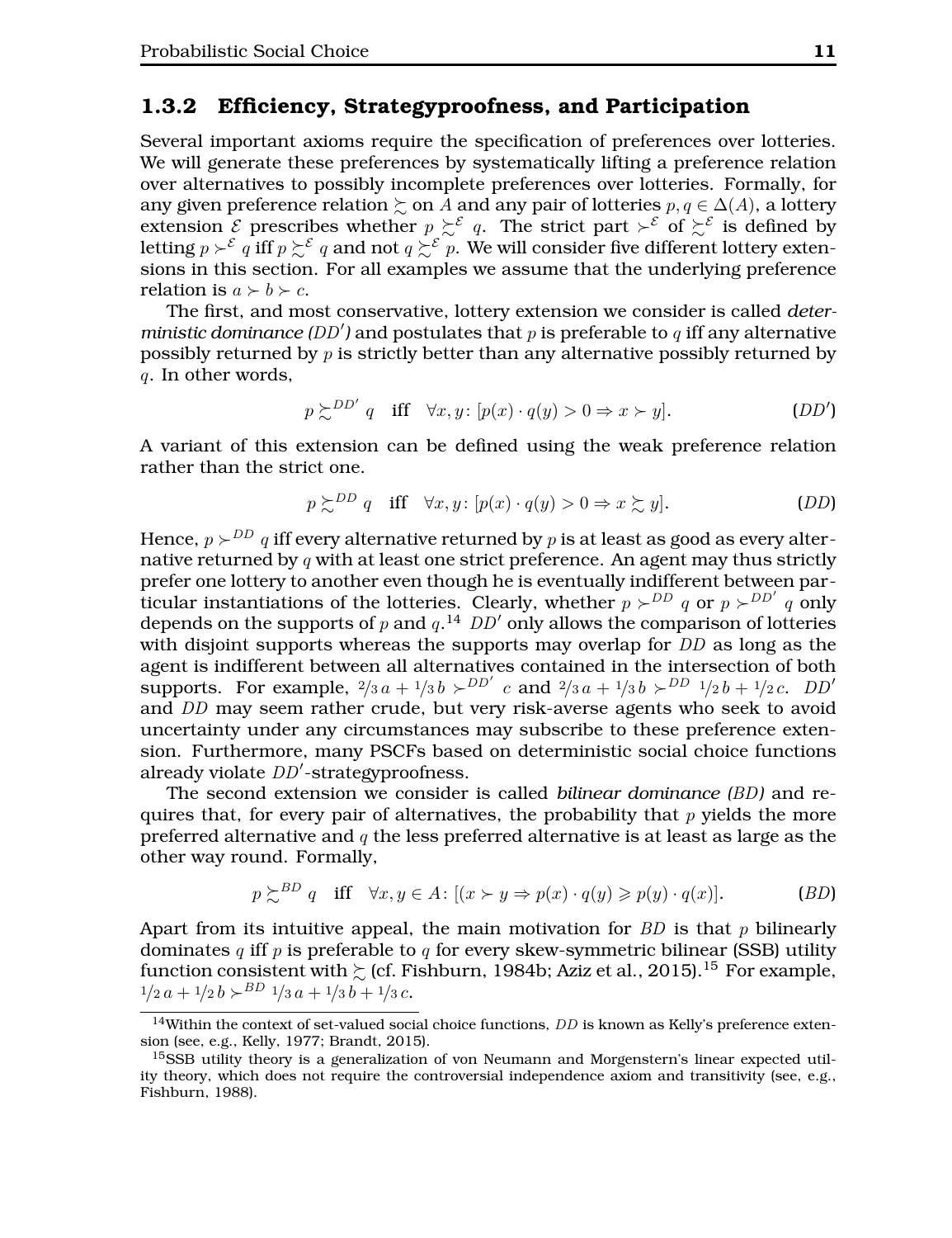Perhaps the best-known lottery extension is *stochastic dominance (*SD*)*, which prescribes that, for each alternative  $x \in A$ , the probability that p selects an alternative that is at least as good as x is greater or equal than the probability that  $q$ selects such an alternative. Formally,

$$
p \succsim^{SD} q \quad \text{iff} \quad \forall x \colon \sum_{y \colon y \succsim x} p(y) \geqslant \sum_{y \colon y \succsim x} q(y). \tag{SD}
$$

For example,  $1/2 a + 1/2 c > B$   $1/2 b + 1/2 c$ . It is well-known that  $p \geq B$  q iff, for every vNM utility function compatible with  $\succeq$ , the expected utility for p is at least as large as that for  $q$  (see, e.g., [Brandl et al., 2016a,](#page-18-7) Lem. 2).

The last lottery extension we consider is called *pairwise comparison (PC)* and postulates that p should be preferred to q iff the probability that p yields a better alternative than  $q$  is at least as large as the other way round [\(Aziz et al., 2015\)](#page-17-3). Formally,

$$
p \succsim^{PC} q \quad \text{iff} \quad \sum_{x,y \colon x \succ y} p(x) \cdot q(y) \geqslant \sum_{x,y \colon x \succ y} q(x) \cdot p(y). \tag{PC}
$$

For example,  $2/3a + 1/3c$   $\geq$ <sup>PC</sup> b. The terms in the inequality above can be associated with the probability of *ex ante* regret. Then, a lottery is PC -preferred to another lottery if its choice results in less *ex ante* regret. The PC extension can alternatively be defined using canonical SSB utility functions. [Blavatskyy](#page-18-8) [\(2006\)](#page-18-8) gave a characterization of the  $PC$  extension which relies on the axioms that characterize SSB utility functions (cf. [Fishburn, 1982,](#page-20-12) [1988\)](#page-20-11) plus an additional axiom that singles out  $PC$ . In contrast to the previous three extensions, PC yields *complete* preference relations over lotteries.

The five lottery extensions introduced here form a hierarchy, i.e., for any preference relation  $\succsim$ ,

$$
\succsim^{DD'} \subseteq \succsim^{DD} \subseteq \succsim^{BD} \subseteq \succsim^{SD} \subseteq \succsim^{PC}.
$$

The examples mentioned also show that these inclusions are strict if  $m \geq 3$ .

Other extensions that have been considered in the literature include the downward lexicographic  $(DL)$ , the upward lexicographic  $(UL)$  [\(Cho, 2016\)](#page-19-8), and the surething (ST) [\(Aziz et al., 2013b\)](#page-17-4) extensions.

Standard axioms such as efficiency, strategyproofness, and participation can now be defined in varying degrees depending on the underlying lottery extension.

**Efficiency.** Arguably one of the most fundamental axioms in microeconomic theory, Pareto efficiency prescribes that social outcomes should be "optimal" in a well-defined weak way. For a lottery extension  $\mathcal{E}$ ,  $p$   $\mathcal{E}$ -dominates  $q$  if  $p \succsim^{\mathcal{E}}_i q$  for all  $i \in N$  and  $p \succ_i^{\mathcal{E}} q$  for some  $i \in N$ . A PSCF is  $\mathcal{E}\text{-efficient}$  if it never returns  $\mathcal{E}\text{-}$ dominated lotteries. A common efficiency notion that cannot be formalized using lottery extensions is *ex post* efficiency. *Ex post* efficiency requires that whenever  $x \succcurlyeq_i y$  for all  $i \in N$  and  $x \succ_i y$  for some  $i \in N$  (i.e., y is *Pareto dominated* by x) then y should receive probability 0. It can be shown that SD-efficiency implies *ex post* efficiency and *ex post* efficiency implies BD-efficiency [\(Aziz et al., 2015\)](#page-17-3).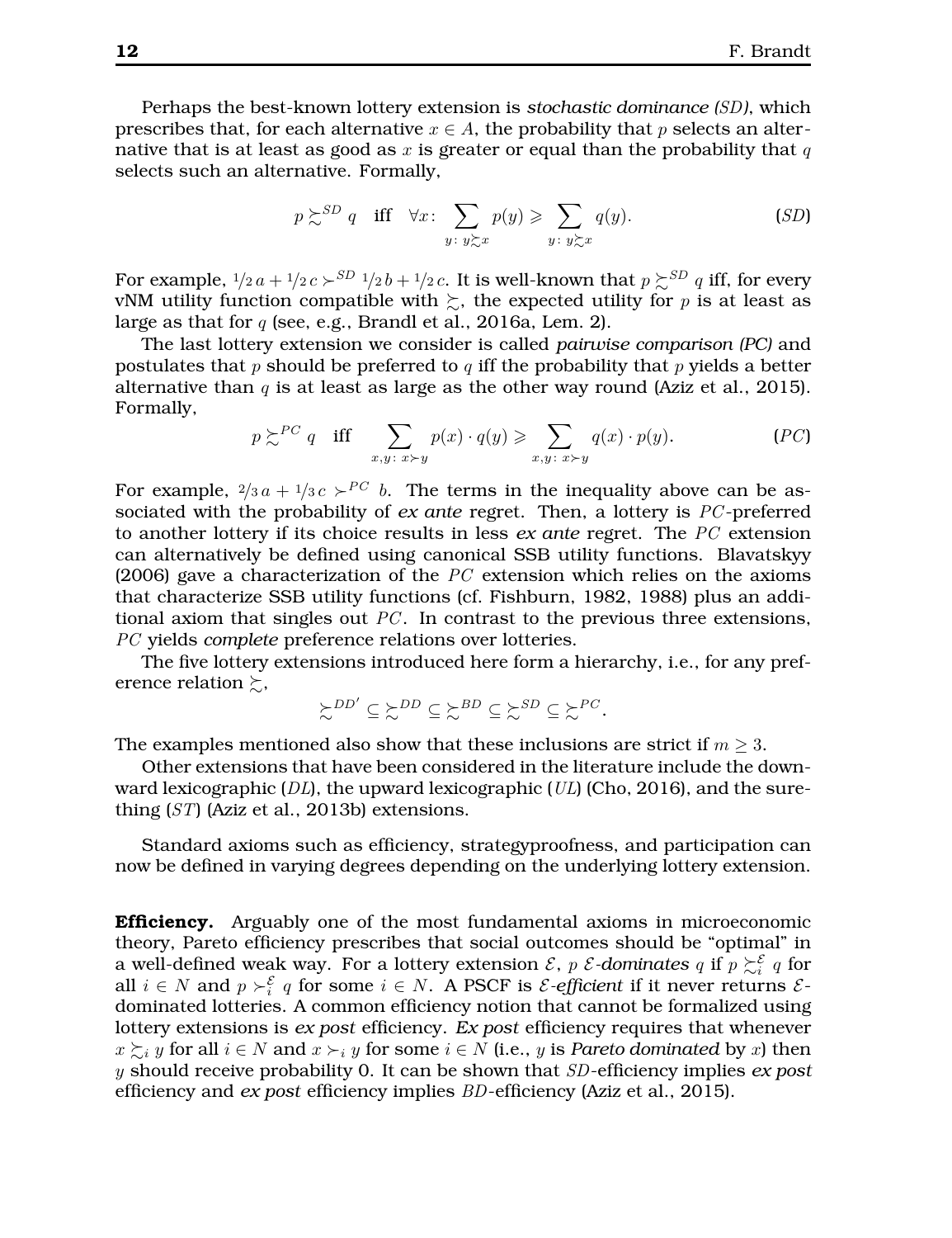

<span id="page-10-0"></span>Figure 1.1: Logical relationships between varying degrees of efficiency, strategyproofness, and participation. PC -efficiency, for example, implies SD-efficiency. A PSCF is *ex post* efficient if it puts probability 0 on all Pareto dominated alternatives. Strong SD-strategyproofness is equivalent to the strategyproofness notion considered by [Gibbard](#page-20-1) [\(1977\)](#page-20-1). Very strong SD-participation requires that a participating agent is always *strictly* better off (unless he already obtains a most preferred outcome).

**Strategyproofness.** *Strategyproofness* demands that agents cannot benefit from misrepresenting their preferences. Since most lottery extensions return incomplete preference relations, there are two fundamentally different ways how to define strategyproofness. Consider a preference profile, a resulting lottery  $p$ , and a lottery extension  $\mathcal{E}$ . The strong notion of strategyproofness, first advocated by [Gibbard](#page-20-1) [\(1977\)](#page-20-1), requires that every misreported preference relation of an agent will result in a lottery q such that  $p \succsim^{\mathcal{E}} q$ . According to the weaker notion, first used by [Postlewaite and Schmeidler](#page-22-5) [\(1986\)](#page-22-5) and then popularized by [Bogomolnaia](#page-18-0) [and Moulin](#page-18-0) [\(2001\)](#page-18-0), no agent can misreport his preferences to obtain a lottery  $q$ such that  $q \succ^{\mathcal{E}} p$ . In other words, the strong version always interprets incomparabilities in the worst possible manner (such that they violate strategyproofness) while the weak version interprets them as actual incomparabilities that cannot be resolved. In the following, strategyproofness (without qualifier) will refer to weak strategyproofness. Note that due to the completeness of the  $\overline{PC}$  extension, strong PC -strategyproofness and PC -strategyproofness coincide. Moreover, strong SD-strategyproofness is stronger than PC -strategyproofness while (weak) SD-strategyproofness is weaker. A PSCF is *group-strategyproof* for some lottery extension if no group of agents can jointly misrepresent their preferences such that all of them are strictly better off.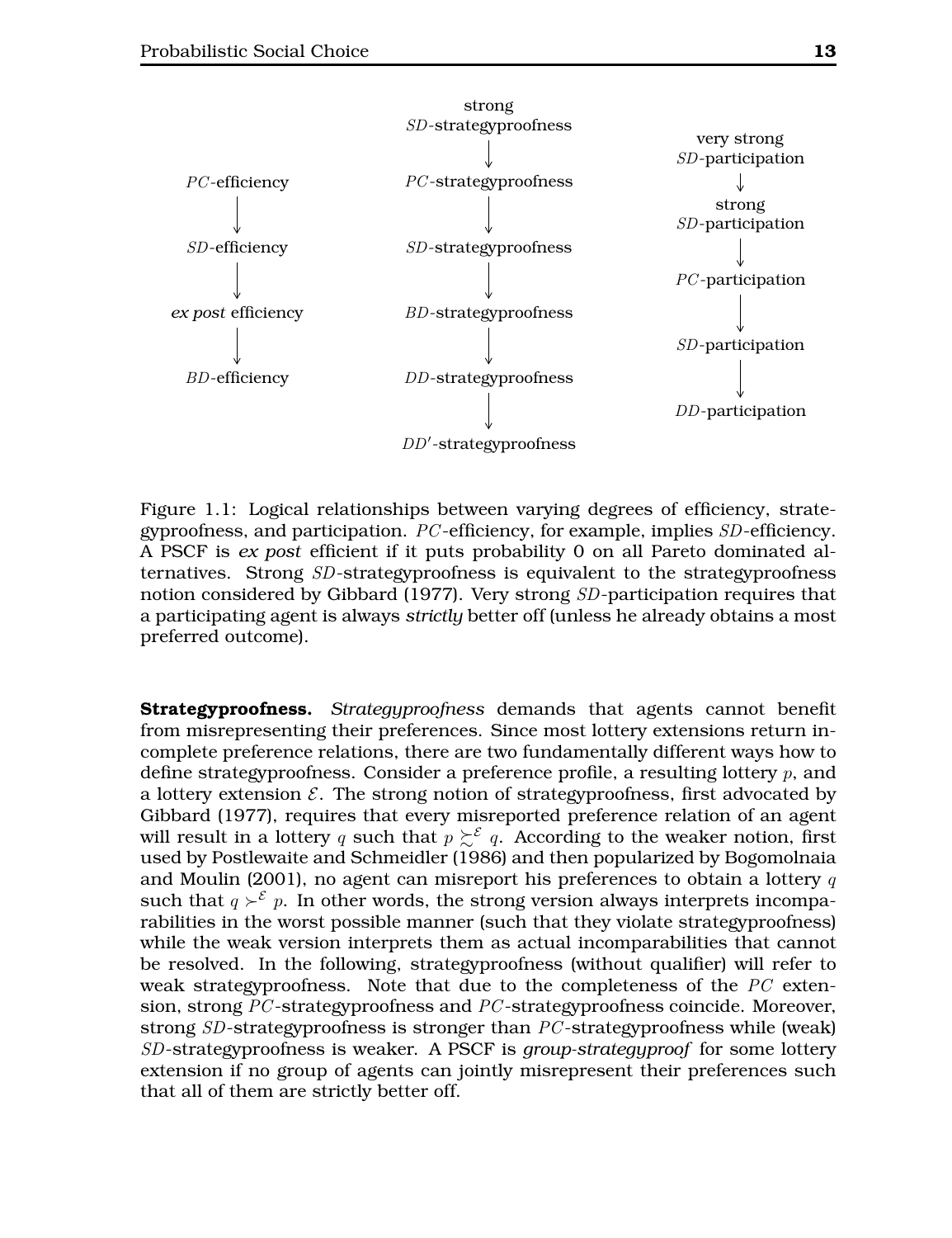**Participation.** Like population-consistency, *participation* is a variableelectorate condition. It requires that no agent is ever better off by *abstaining* from an election or—equivalently—that an agent can never be worse off by participating in an election. Again each preference extension yields a corresponding notion of weak and strong participation. On top of that, we define the notion of *very strong participation*, which demands that a participating agent is always *strictly* better off (unless he already obtains a most preferred lottery). While prohibitive in non-probabilistic social choice, this condition is satisfiable by reasonable PSCFs because incentives can be arbitrarily small. In analogy to groupstrategyproofness, a PSCF satisfies *group-participation* if no group of agents is individually strictly better off by abstaining from an election.

In principle, every lottery extension leads to corresponding notions of efficiency, weak and strong strategyproofness, and weak, strong, and very strong participation. The relationships between the most relevant concepts are depicted in Figure [1.1.](#page-10-0) Some combinations such as DD-efficiency or strong BDstrategyproofness are omitted because they are extremely weak or prohibitively strong.

The sets of efficient lotteries for the various lottery extensions given above already constitute an interesting research subject (see [Aziz et al., 2015\)](#page-17-3). For example, it has been shown that whether a lottery is BD-efficient or whether it is  $SD$ -efficient only depends on its support. Perhaps surprisingly, the set of  $SD$ efficient lotteries and the set of PC -efficient lotteries may fail to be convex. As a consequence, the convex combination of two SD-efficient PSCFs may violate  $SD$ -efficiency. Finding and verifying  $BD$ -,  $SD$ -, and  $PC$ -efficient lotteries can be achieved in polynomial time.

## <span id="page-11-0"></span>**1.4 Results**

A complete overview of which properties are satisfied by which PSCF is given in Table [1.1.](#page-12-0) Interestingly, some combinations of these axioms are prohibitive in *deterministic* social choice while they can be satisfied by reasonable PSCFs. This is, for example, the case for population-consistency and Condorcet-consistency [\(Young and Levenglick, 1978\)](#page-23-10), participation and Condorcet-consistency [\(Moulin,](#page-22-6) [1988\)](#page-22-6), and population-consistency and cloning-consistency [\(Brandl et al.,](#page-18-2) [2016c\)](#page-18-2). Each of agenda-consistency and very strong participation is prohibitive on its own when paired with minimal further assumptions.

[Gibbard](#page-20-1) [\(1977\)](#page-20-1) provided a complete characterization of strongly SDstrategyproof PSCFs for strict preferences in terms of convex combinations of socalled *unilaterals* (where only one agent affects the outcome) and *duples* (where only two alternatives may receive positive probability). The most well-known consequence of this result is known as the *Random Dictatorship Theorem*.

<span id="page-11-1"></span>**Theorem 1.1 [\(Gibbard, 1977\)](#page-20-1).** RD *is the only anonymous, strongly* SD*strategyproofness, and* ex post *efficient PSCF when preferences are strict.*

Subsequent research has provided alternative proofs for this theorem [\(Dug](#page-19-9)[gan, 1996;](#page-19-9) [Nandeibam, 1997;](#page-22-7) [Tanaka, 2003\)](#page-23-13) as well as various extensions and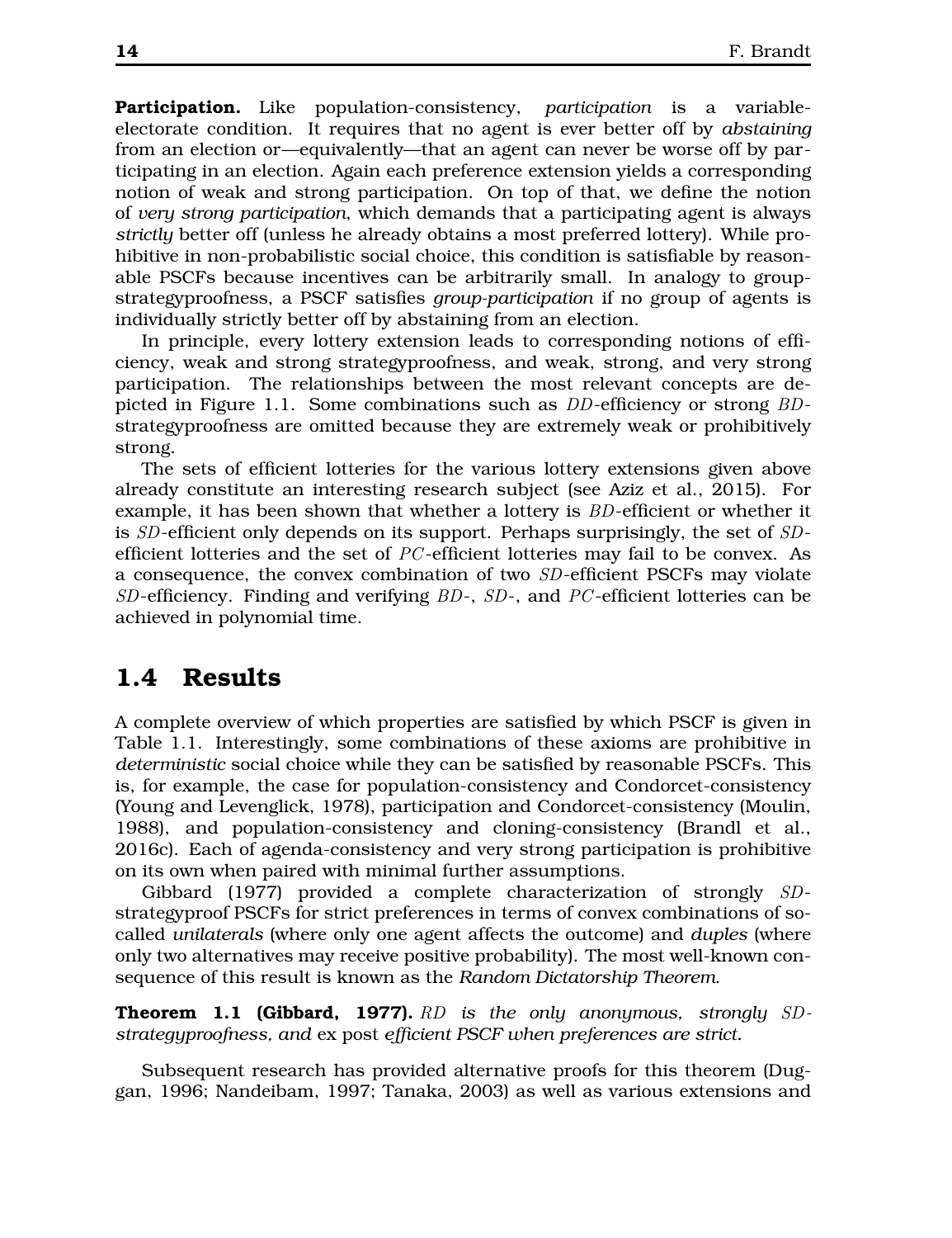|                          | $RSD$ $(RD)$           | $Borda_{max}$ | $Borda_{pro}$ | МL         |
|--------------------------|------------------------|---------------|---------------|------------|
| efficiency               | $ex$ post $(SD)$       | SD            |               | PC         |
| strategyproofness        | strong SD              |               | strong SD     | $DD'$ (DD) |
| group-strategyproofness  | DD(SD)                 |               | $DD$ $(BD)$   | $DD'$ (DD) |
| participation            | very strong SD         | strong SD     | strong SD     | PC         |
| group-participation      | DD                     | SD.           | $DD$ $(BD)$   | PC         |
| Condorcet-consistency    |                        |               |               |            |
| population-consistency   | $-(\sqrt{ } )$         |               |               |            |
| agenda-consistency       |                        |               |               |            |
| composition-consistency  |                        |               |               |            |
| cloning-consistency      |                        |               |               |            |
| pairwiseness             |                        |               |               |            |
| computational complexity | $\#P$ -complete (in P) | in P          | in P          | in P       |
| randomness               | a lot                  | little        | a lot         | some       |

<span id="page-12-0"></span>Table 1.1: Properties of PSCFs. In general, results hold for weak preferences. A property that is only satisfied for strict preferences is given in parentheses. All results are tight in the sense that each cell contains the strongest version of a satisfied property. The cells of PSCFs that satisfy the strongest version of the corresponding property are highlighted in gray. Non-trivial results are due to [Gibbard](#page-20-1) [\(1977\)](#page-20-1); [Barberà](#page-17-0) [\(1979b\)](#page-17-0); [Aziz et al.](#page-17-1) [\(2013a,](#page-17-1)[b\)](#page-17-4); [Brandl et al.](#page-18-9) [\(2015b,](#page-18-9) [2016b](#page-18-10)[,c\)](#page-18-2); [Brandt](#page-18-6) [\(2015\)](#page-18-6).

variations (e.g., [Gibbard, 1978;](#page-21-12) [Barberà, 1979a;](#page-17-5) [Hylland, 1980;](#page-21-13) [Barberà et al.,](#page-17-6) [1998;](#page-17-6) [Benoît, 2002;](#page-17-7) [Dutta et al., 2002,](#page-19-10) [2007;](#page-20-13) [Nandeibam, 2008;](#page-22-8) [McLennan,](#page-22-9) [2011;](#page-22-9) [Nandeibam, 2013;](#page-22-10) [Picot and Sen, 2012;](#page-22-11) [Chatterji et al., 2014\)](#page-19-11).<sup>[16](#page-12-1)</sup>

Since Bordamax and ML are *ex post* efficient, Theorem [1.1](#page-11-1) entails that these PSCFs violate strong SD-strategyproofness (in fact, ML fails to satisfy BDstrategyproofness while  $\it Borda_{max}$  does not even satisfy  $\it DD'$ -strategyproofness). Another, less obvious, consequence of Gibbard's characterization is that  $Borda_{pro}$ satisfies strong  $SD$ -strategyproofness [\(Barberà, 1979b\)](#page-17-0).<sup>[17](#page-12-2)</sup> While the results on strongly SD-strategyproof PSCFs are encouraging, these PSCFs involve an enor-mous amount of randomization (it follows from Theorem [1.1](#page-11-1) that  $Borda_{\text{pro}}$  even fails to put probability 0 on Pareto dominated alternatives). In general, there appears to be a pervasive tradeoff between efficiency and strategyproofness. For example, it quickly follows from Theorem [1.1](#page-11-1) that  $PC$ -efficiency and strong  $SD$ strategyproofness are incompatible, even when preferences are strict: since  $PC$ efficiency is stronger than *ex post* efficiency, the only candidate for such a PSCF would be  $RD$ , which is easily seen to violate  $PC$ -efficiency. A number of impossibilities illustrating this tradeoff (and other incompatibilities) are given in Table [1.2.](#page-13-0) Among these, the following result deserves special mention.

<span id="page-12-3"></span><span id="page-12-2"></span><span id="page-12-1"></span><sup>16</sup>See also [Barberà](#page-17-8) [\(2010,](#page-17-8) Sec. 7).

<sup>&</sup>lt;sup>17</sup>This result has been rediscovered several times (see [Heckelman, 2003;](#page-21-14) [Procaccia, 2010;](#page-22-2) [Heckel](#page-21-15)[man and Chen, 2013\)](#page-21-15).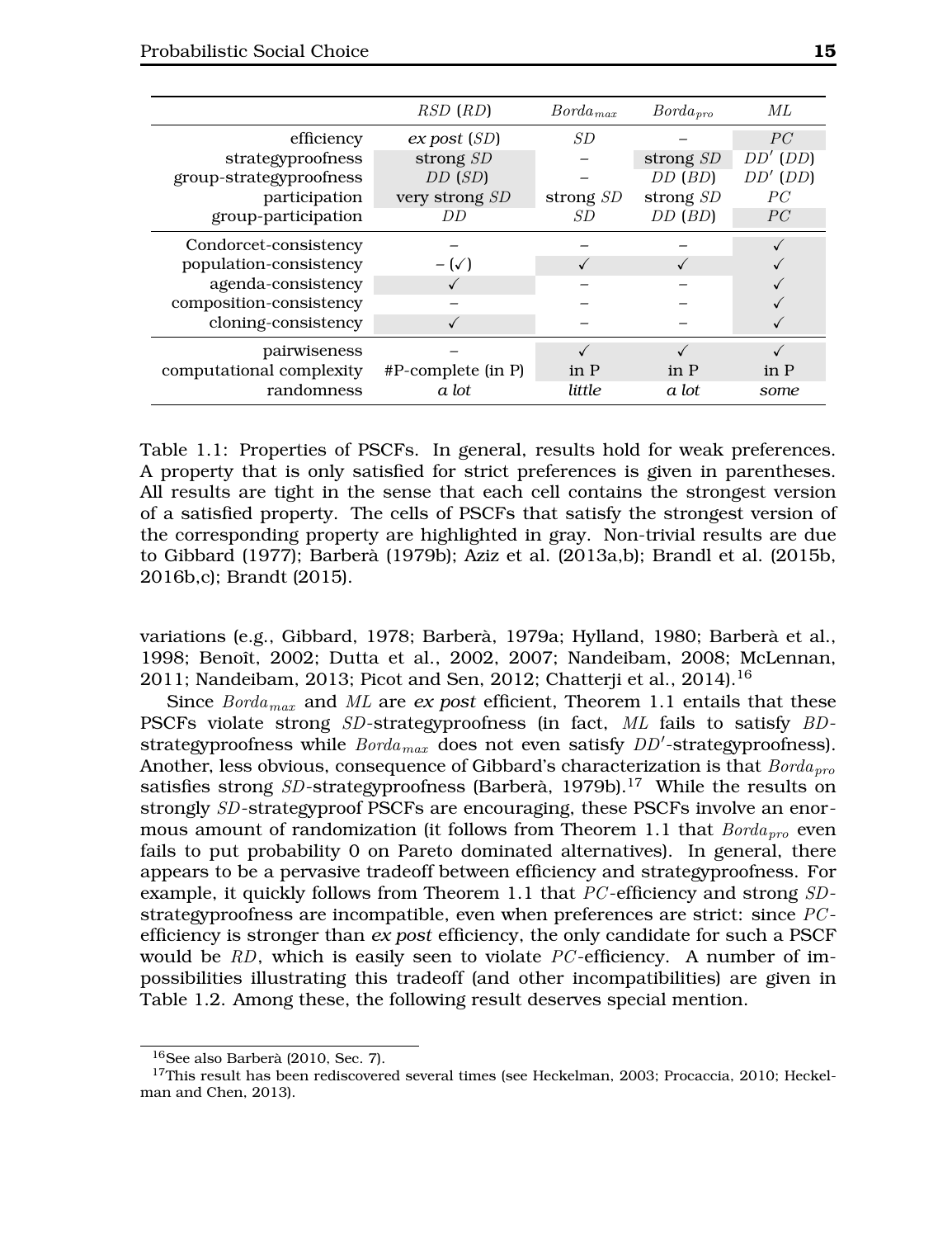|              | axioms                       |                | prefs  | m > | n > | source |
|--------------|------------------------------|----------------|--------|-----|-----|--------|
| $SD$ -eff.   | <i>SD</i> -strategypr.       | anon. & neutr. | weak   | 4   | 4   | C      |
| $PC$ -eff.   | $PC$ -strategypr.            | anon. & neutr. | weak   | 3   | 3   | a      |
| ex post-eff. | <i>BD</i> -group-strategypr. | anon. & neutr. | weak   | 3   | 3   | a      |
| ex post-eff. | DD-strategypr.               | pairwise       | weak   | 3   | 3   |        |
| Cond.-cons.  | DD-strategypr.               |                | weak   | 3   | 3m  | d.     |
| Cond.-cons.  | strong SD-part.              |                | strict | 4   | 12  | e      |
| ex post-eff. | very strong SD-part.         | pairwise       | strict | 2   | 3   | b      |

*a*: [Aziz et al., 2014,](#page-17-9) *b*: [Brandl et al., 2015b,](#page-18-9) *c*: [Brandl et al., 2016a,](#page-18-7) *d*: [Brandt, 2015,](#page-18-6) *e*: [Brandt et al.,](#page-19-12) [2017a,](#page-19-12) *f*: Unpublished work with C. Saile and C. Stricker

<span id="page-13-0"></span>Table 1.2: Impossibility theorems. The first row corresponds to Theorem [1.2.](#page-12-3)

**Theorem 1.2 [\(Brandl et al., 2016a\)](#page-18-7).** *There is no anonymous, neutral,* SD*efficient, and SD-strategyproof PSCF when*  $m, n \geq 4$ *.* 

Alternatively, the theorem can be phrased as follows: let  $f$  be an anonymous and neutral PSCF which does not return lotteries that are Pareto dominated for *all* vNM utility representations compatible with the agents' preferences. Then f can be manipulated for *all* vNM utility representations compatible with the manipulator's preferences. This sweeping impossibility was obtained with the help of a computer and the proof is long and tedious to verify for humans. It has been verified by the interactive theorem prover Isabelle/HOL (see also Chapter 13 of this book). When preferences are strict, the axioms are compatible (and satisfied by  $RD$ ). Theorem [1.2](#page-12-3) implies that  $RD$  cannot be extended to weak preferences with-out giving up SD-efficiency or SD-strategyproofness [\(Brandl et al., 2016d\)](#page-18-11). When restricting attention to pairwise PSCFs, SD-efficiency and SD-strategyproofness can be weakened to *ex post* efficiency and DD-strategyproofness (see Table [1.2\)](#page-13-0).

Perhaps surprisingly, even the lowest degree of strategyproofness  $(DD')$ strategyproofness) is violated by many PSCFs. In particular,  $Borda_{mar}$  (and PSCFs that randomize over plurality winners, Copeland winners, Nanson winners, etc.) violate  $DD'$ -strategyproofness. However, a handful of interesting PSCFs are *DD'*-strategyproof. A sufficient condition for *DD'*-strategyproofness is set*monotonicity*, which requires that weakening alternatives that receive probability 0 does not affect the support of the resulting lottery.

**Theorem 1.3 [\(Brandt, 2015,](#page-18-6) [Brandl et al., 2015a\)](#page-18-12).** *Every set-monotonic PSCF* satisfies  $DD'$ -group-strategyproofness and  $DD$ -group-participation (if completely *indifferent agents do not affect the outcome). When preferences are strict, setmonotonicity implies* DD*-group-strategyproofness.*

As a consequence, PSCFs that randomize arbitrarily over the choice sets of some well-known set-valued social choice functions such as the *top cycle*, the *minimal covering set*, or the *bipartisan set* (see, e.g., [Brandt et al., 2016\)](#page-19-13) are  $DD'$ -group-strategyproof and satisfy  $DD$ -group-participation. It is easily seen that a PSCF is  $DD'$ -group-strategyproof if, for every preference profile, it returns a lottery whose support contains the support of the lottery returned by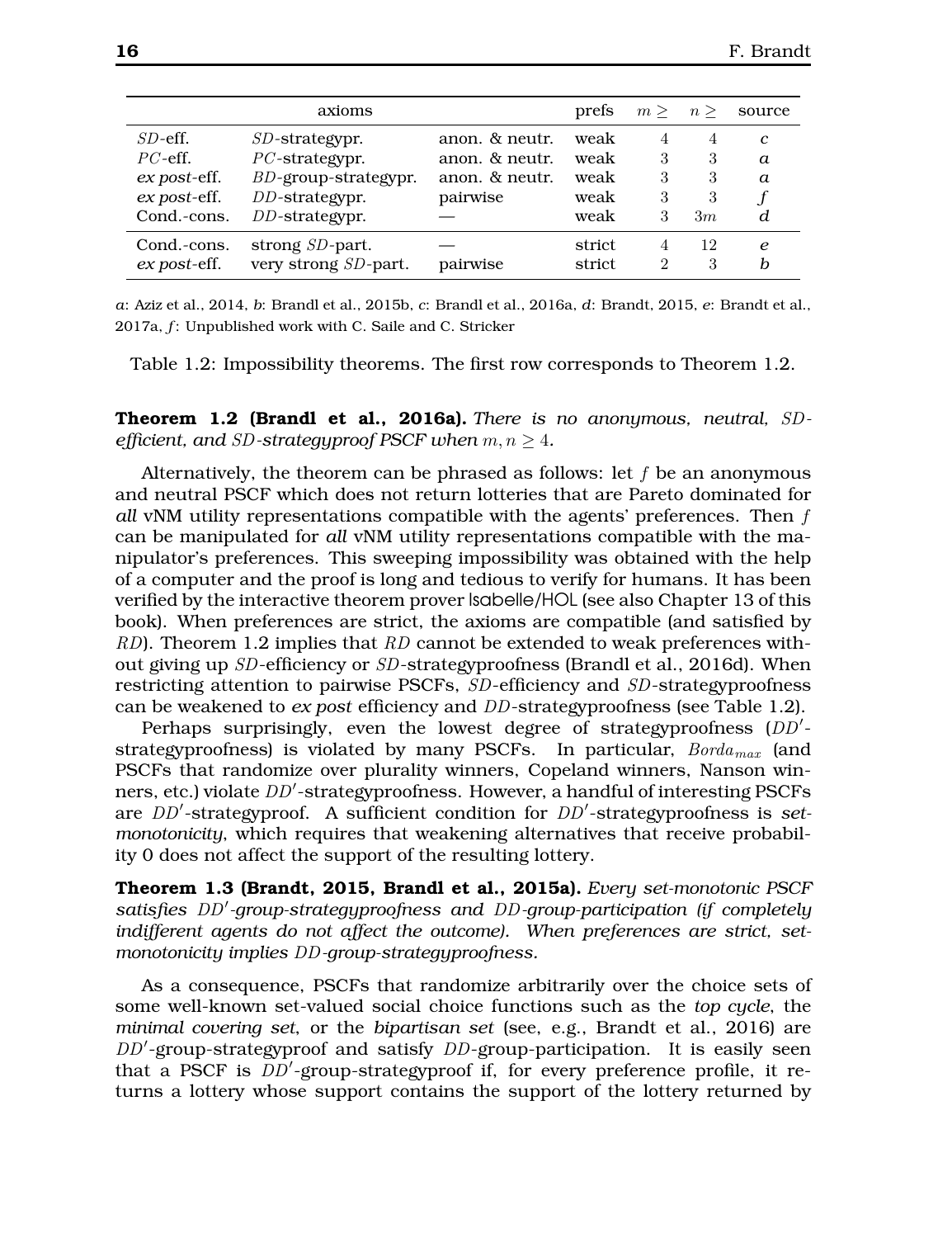another  $DD'$ -group-strategyproof PSCF. This implies that, apart from the PSCFs mentioned above, randomizing over elements of the *uncovered set* is *DD'*-groupstrategyproof (even though the corresponding PSCF violates set-monotonicity).  $ML$  was shown to satisfy  $ST$ -strategyproofness, a minor strengthening of  $DD'$ strategyproofness [\(Aziz et al., 2013b\)](#page-17-4).

DD-strategyproofness, on the other hand, is already prohibitive when paired with further assumptions such as Condorcet-consistency or pairwiseness and *ex post* efficiency (see Table [1.2\)](#page-13-0). Other impossibility theorems involving DDstrategyproofness were given by [Kelly](#page-21-11) [\(1977\)](#page-21-11) and [Barberà](#page-17-10) [\(1977\)](#page-17-10).

Let us now turn to consistency conditions. As mentioned above, populationconsistency and composition-consistency are incompatible in deterministic social choice. When allowing lotteries as outcomes, these axioms uniquely characterize  $ML.^{18}$  $ML.^{18}$  $ML.^{18}$ 

#### **Theorem 1.4 [\(Brandl et al., 2016c\)](#page-18-2).** ML *is the only anonymous PSCF satisfying population-consistency and composition-consistency when preferences are strict.*

RD satisfies population-consistency, but violates composition-consistency. When replacing composition-consistency with the weaker property of cloningconsistency (which is satisfied by RD) and adding Condorcet-consistency (which is violated by  $RD$ ), the previous characterization remains intact.

<span id="page-14-1"></span>**Theorem 1.5 [\(Brandl et al., 2016c\)](#page-18-2).** ML *is the only anonymous PSCF satisfying population-consistency, cloning-consistency, and Condorcet-consistency when preferences are strict.*

Since population-consistency has been identified as the defining property of Borda's scoring rule [\(Young, 1974;](#page-23-8) [Nitzan and Rubinstein, 1981;](#page-22-12) [Saari, 1990\)](#page-22-13), this theorem can be seen as one possible resolution of the well-documented dispute between the founding fathers of social choice theory, the Chevalier de Borda and the Marquis de Condorcet, which dates back to the 18th century (see, e.g., [Black, 1958;](#page-18-4) [Young, 1988,](#page-23-14) [1995;](#page-23-15) [McLean and Hewitt, 1994\)](#page-22-14). In this sense, Theorem [1.5](#page-14-1) resembles the characterization of Kemeny's rule by [Young and Levenglick](#page-23-10)  $(1978).^{19}$  $(1978).^{19}$  $(1978).^{19}$  $(1978).^{19}$ 

On top of population-consistency and composition-consistency, ML also satisfies agenda-consistency. Agenda-consistency, the contraction part of which is at the heart of virtually all choice-theoretic Arrovian impossibility theorems (see, e.g., [Sen, 1977,](#page-23-5) [1986\)](#page-23-6), is also satisfied by RD. [Pattanaik and Peleg](#page-22-15) [\(1986\)](#page-22-15) considered a significantly stronger version of contraction-consistency, which demands that probabilities cannot decrease when removing arbitrary alternatives (by contrast, we require lotteries to be *unaffected* when removing alternatives *that receive probability 0*). Together with *ex post* efficiency and an independence

<span id="page-14-0"></span><sup>&</sup>lt;sup>18</sup>The formal statement was shown for a framework using fractional profiles which requires PSCFs to be continuous, decisive, and unanimous (see [Brandl et al., 2016c\)](#page-18-2). These are mild technical assumptions that are satisfied by every reasonable PSCF.

<span id="page-14-2"></span><sup>19</sup>Interestingly, all three rules—Borda's rule, Kemeny's rule, and maximal lotteries—maximize aggregate score in a well-defined sense. For maximal lotteries, this is the case because they maximize social welfare according to the PC SSB utility functions representing the agents' ordinal preferences [\(Brandl et al., 2016b\)](#page-18-10).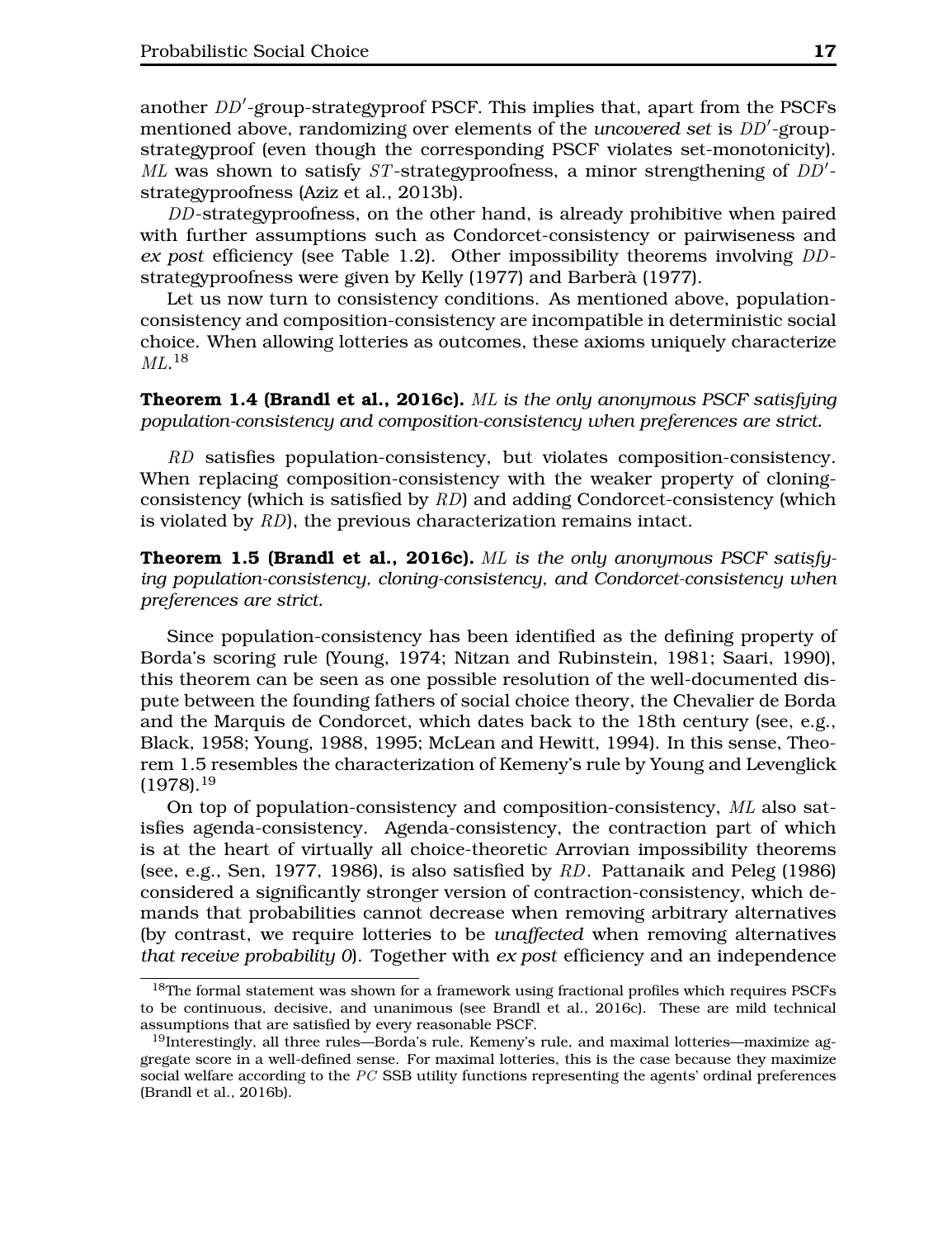condition, this stronger contraction-consistency condition characterizes  $RD$  in a variable-agenda framework. It is violated by  $Borda_{max}$ ,  $Borda_{pro}$ , and ML.

Recently, ML has also been characterized using a strengthening of PC -groupparticipation and additional technical properties [\(Brandl et al., 2016b\)](#page-18-10).

## **1.5 Discussion and Future Work**

Whether randomization is inadmissible, acceptable, or even desirable strongly depends on the application. While electing a political leader via lottery would probably be controversial, randomly selecting an employee of the day, a restaurant to go to, or background music for a party seems quite natural. Important factors in this context are how frequently elections are repeated and how much randomization is entailed by the voting procedure. The degree of randomization of the PSCFs considered in this chapter greatly differs (see Table [1.1\)](#page-12-0). This can, for example, be illustrated by considering the precise circumstances under which these PSCFs return a degenerate lottery. While  $Borda_{mn}$  never returns a degenerate lottery (if  $m > 2$ ), RD and RSD do so only if all agents favor the same alternative, and  $ML$  only if there is a weak Condorcet winner. Interestingly, there is strong empirical evidence that most real-world preference profiles for *political* elections do admit a Condorcet winner (see, e.g., [Feld and Grofman, 1992;](#page-20-14) [Re](#page-22-16)[genwetter et al., 2006;](#page-22-16) [Laslier, 2010;](#page-21-16) [Gehrlein and Lepelley, 2011\)](#page-20-15). Hence, the actual degree of randomization of ML might be relatively low. For a more comprehensive discussion of the acceptability of randomization in social choice, the reader is referred to [Brandl et al.](#page-18-2) [\(2016c,](#page-18-2) pp. 1841–1843).

Many topics in probabilistic social choice deserve further study. For example, to the best of my knowledge, there is no formal analysis of the degree of randomization of specific PSCFs. Furthermore, while strong SD-strategyproofness and weak notions of efficiency such as *ex post* efficiency are well understood, this is not the case for the other two extremes. Only little is known about the structure of the set of PC -efficient lotteries [\(Aziz et al., 2015\)](#page-17-3) and there is no coherent picture of which PSCFs are DD-strategyproof and which ones are not (see, e.g., [Brandt, 2015\)](#page-18-6). There are a number of concrete open problems for strict preferences:

- Are there PC-efficient and BD-strategyproof (or even SD-strategyproof or PC -strategyproof) PSCFs?
- Are there Condorcet-consistent and PC-strategyproof PSCFs?
- Are there  $PC$ -efficient PSCFs that satisfy very strong  $PC$ -participation?

Similarly, there are challenging questions for weak preferences:

- Are there SD-efficient PSCFs that satisfy very strong SD-participation?
- Are there SD-efficient and DD-strategyproof (or even BD-strategyproof) PSCFs?
- Is neutrality required for the first three impossibilities in Table [1.2?](#page-13-0)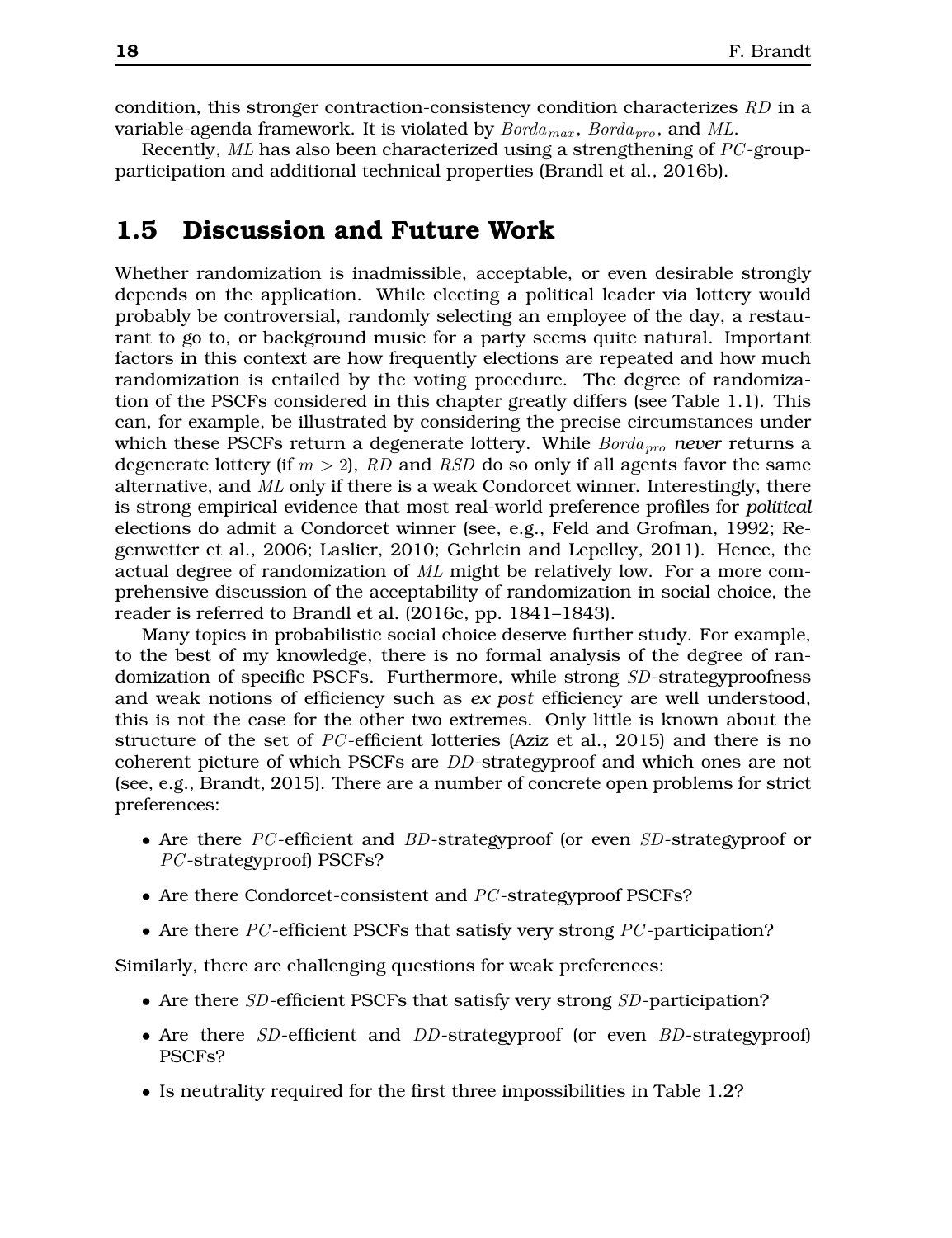Just like in non-probabilistic social choice, considering restricted domains of preferences such as dichotomous or single-peaked preferences opens up new avenues for intriguing results (see [Ehlers et al., 2002;](#page-20-16) [Bogomolnaia et al., 2005\)](#page-18-5). Also, economic domains such as random assignment, random matching, or random coalition formation may allow for positive results as well as strengthened impossibilities (e.g., [Bogomolnaia and Moulin, 2001,](#page-18-0) [2004;](#page-18-13) [Aziz et al., 2013a,](#page-17-1)[c,](#page-17-11) [2017;](#page-17-12) [Brandt et al., 2017b;](#page-19-14) [Brandl et al., 2017\)](#page-18-14)

Finally, one of the main appeals of  $RD$  is its association with a natural voting procedure that implements the  $RD$  outcome. Apart from its simplicity, this procedure has the advantage of minimal preference elicitation. It would be interesting to study similarly natural procedures or cryptographic protocols that implement other PSCFs. Such procedures and protocols are particularly important in probabilistic social choice because agents not only need to be convinced that the outcome was computed correctly, but also that the randomization was performed faithfully.

# **Acknowledgments**

Thanks to Haris Aziz, Florian Brandl, Markus Brill, Martin Bullinger, Christian Geist, Johannes Hofbauer, and Hans Georg Seedig for many illuminating discussions. I am furthermore grateful to Ulle Endriss and Dominik Peters for helpful feedback on drafts of this chapter. This work is supported by the Deutsche Forschungsgemeinschaft under grant BR 2312/11-1.

## **Bibliography**

- <span id="page-16-0"></span>A. Abdulkadiroğlu and T. Sönmez. Random serial dictatorship and the core from random endowments in house allocation problems. *Econometrica*, 66(3):689– 701, 1998.
- <span id="page-16-2"></span>E. Anshelevich and J. Postl. Randomized social choice functions under metric preferences. In *Proceedings of the 25th International Joint Conference on Artificial Intelligence (IJCAI)*, pages 46–59. AAAI Press, 2016.
- <span id="page-16-1"></span>E. Anshelevich, O. Bhardwaj, and J. Postl. Approximating optimal social choice under metric preferences. In *Proceedings of the 29th AAAI Conference on Artificial Intelligence (AAAI)*, pages 777–783, 2015.
- <span id="page-16-4"></span>H. Aziz. Maximal Recursive Rule: A New Social Decision Scheme. In *Proceedings of the 23nd International Joint Conference on Artificial Intelligence (IJCAI)*, pages 34–40. AAAI Press, 2013.
- <span id="page-16-5"></span>H. Aziz. Condorcet's paradox and the median voter theorem for randomized social choice. *Economic Theory Bulletin*, 35(1), 2015.
- <span id="page-16-3"></span>H. Aziz and J. Mestre. Parametrized algorithms for random serial dictatorship. *Mathematical Social Sciences*, 72:1–6, 2014.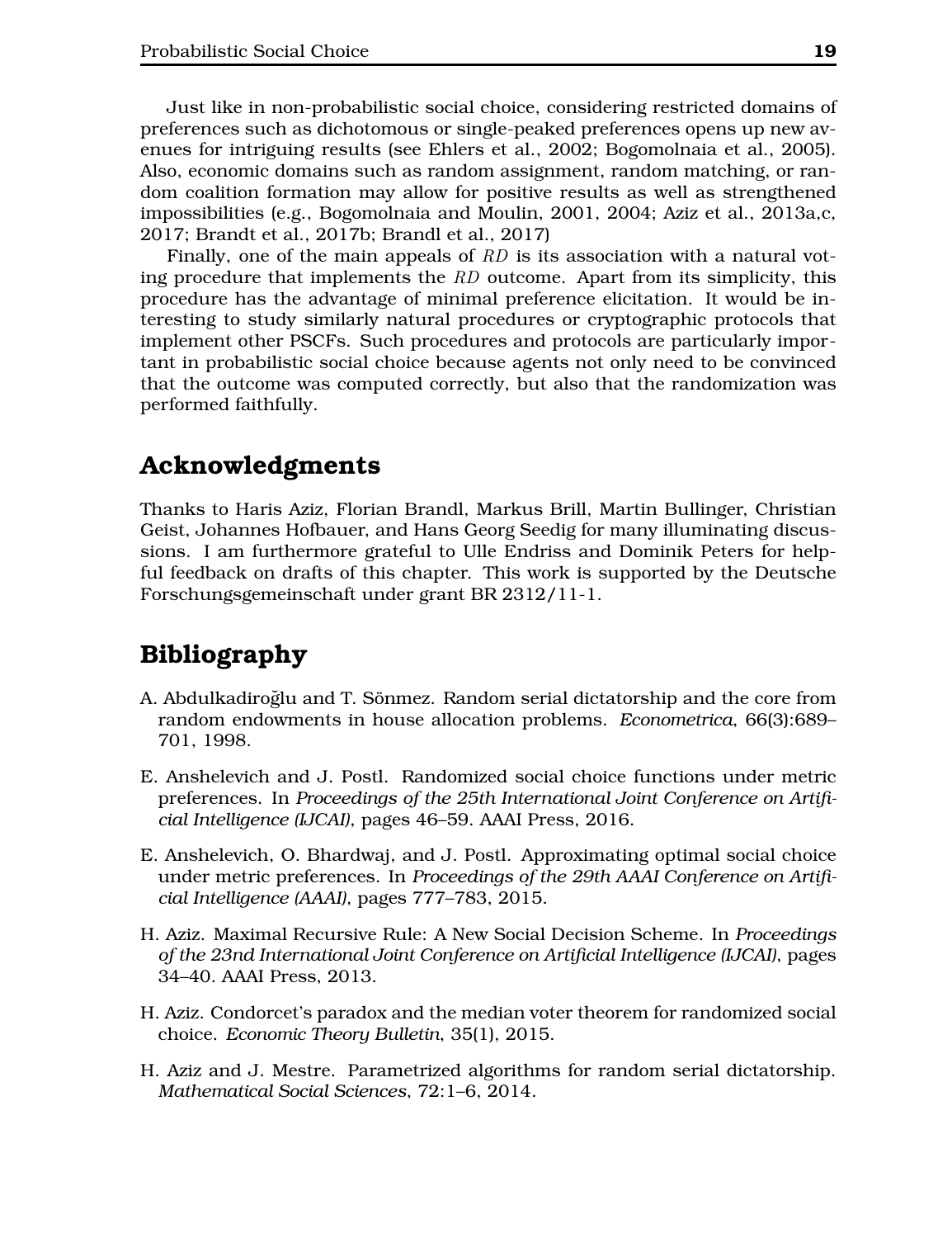- <span id="page-17-2"></span>H. Aziz and P. Stursberg. A generalization of probabilistic serial to randomized social choice. In *Proceedings of the 28th AAAI Conference on Artificial Intelligence (AAAI)*, pages 559–565. AAAI Press, 2014.
- <span id="page-17-1"></span>H. Aziz, F. Brandt, and M. Brill. The computational complexity of random serial dictatorship. *Economics Letters*, 121(3):341–345, 2013a.
- <span id="page-17-4"></span>H. Aziz, F. Brandt, and M. Brill. On the tradeoff between economic efficiency and strategyproofness in randomized social choice. In *Proceedings of the 12th International Conference on Autonomous Agents and Multiagent Systems (AAMAS)*, pages 455–462. IFAAMAS, 2013b.
- <span id="page-17-11"></span>H. Aziz, F. Brandt, and P. Stursberg. On popular random assignments. In *Proceedings of the 6th International Symposium on Algorithmic Game Theory (SAGT)*, volume 8146 of *Lecture Notes in Computer Science (LNCS)*, pages 183– 194. Springer-Verlag, 2013c.
- <span id="page-17-9"></span>H. Aziz, F. Brandl, and F. Brandt. On the incompatibility of efficiency and strategyproofness in randomized social choice. In *Proceedings of the 28th AAAI Conference on Artificial Intelligence (AAAI)*, pages 545–551. AAAI Press, 2014.
- <span id="page-17-3"></span>H. Aziz, F. Brandl, and F. Brandt. Universal Pareto dominance and welfare for plausible utility functions. *Journal of Mathematical Economics*, 60:123–133, 2015.
- <span id="page-17-12"></span>H. Aziz, F. Brandt, E. Elkind, and P. Skowron. Computational social choice: The first ten years and beyond. In B. Steffen and G. Woeginger, editors, *Computer Science Today*, volume 10000 of *Lecture Notes in Computer Science (LNCS)*. Springer-Verlag, 2017. Forthcoming.
- <span id="page-17-10"></span>S. Barberà. The manipulation of social choice mechanisms that do not leave "too much" to chance. *Econometrica*, 45(7):1573–1588, 1977.
- <span id="page-17-5"></span>S. Barberà. A note on group strategy-proof decision schemes. *Econometrica*, 47 (3):637–640, 1979a.
- <span id="page-17-0"></span>S. Barberà. Majority and positional voting in a probabilistic framework. *Review of Economic Studies*, 46(2):379–389, 1979b.
- <span id="page-17-8"></span>S. Barberà. Strategy-proof social choice. In K. J. Arrow, A. K. Sen, and K. Suzumura, editors, *Handbook of Social Choice and Welfare*, volume 2, chapter 25, pages 731–832. Elsevier, 2010.
- <span id="page-17-6"></span>S. Barberà, A. Bogomolnaia, and H. van der Stel. Strategy-proof probabilistic rules for expected utility maximizers. *Mathematical Social Sciences*, 35(2):89– 103, 1998.
- <span id="page-17-7"></span>J.-P. Benoît. Strategic manipulation in voting games when lotteries and ties are permitted. *Journal of Economic Theory*, 102(2):421–436, 2002.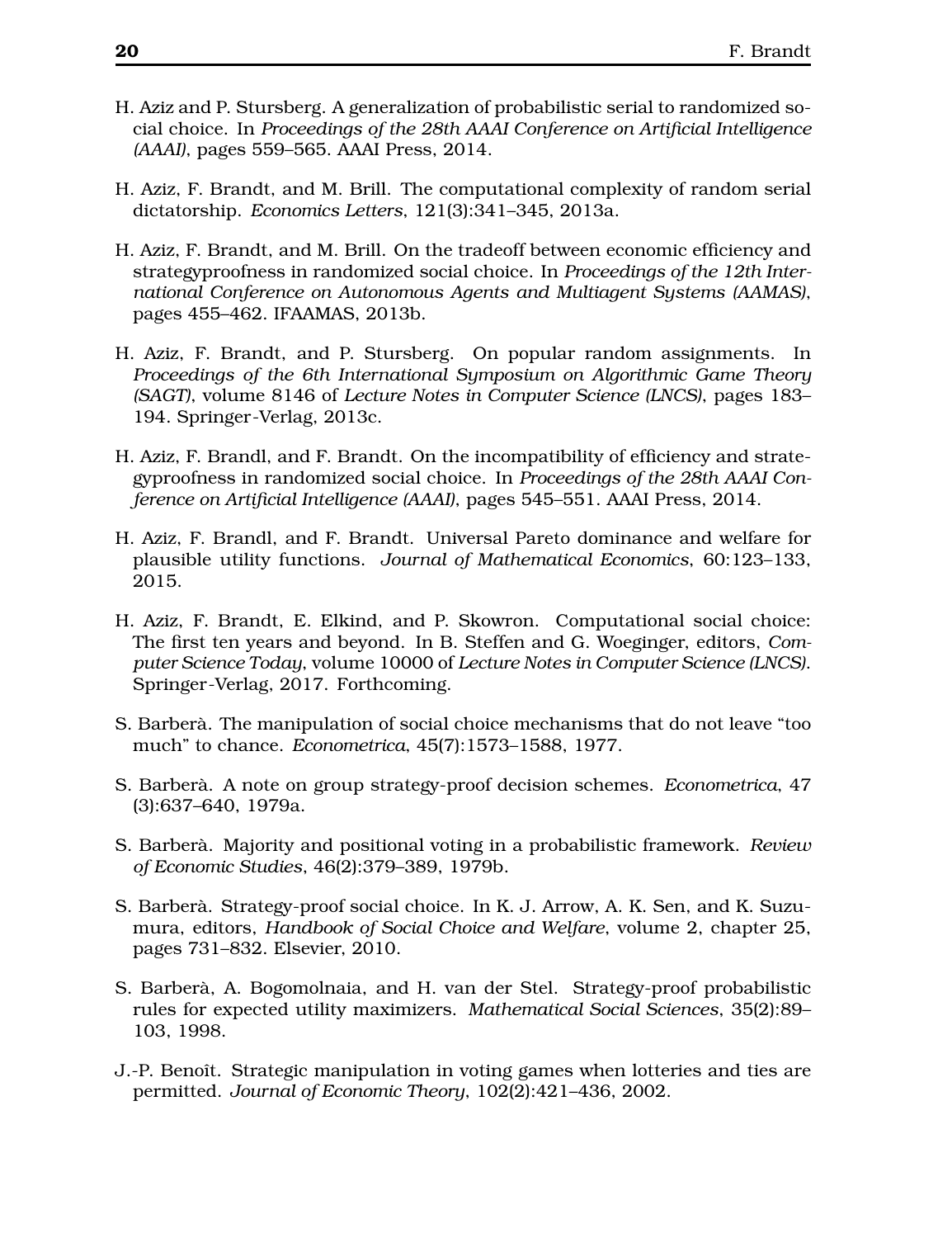- <span id="page-18-1"></span>E. Birrell and R. Pass. Approximately strategy-proof voting. In *Proceedings of the 22nd International Joint Conference on Artificial Intelligence (IJCAI)*, pages 67–72. AAAI Press, 2011.
- <span id="page-18-4"></span>D. Black. *The Theory of Committees and Elections*. Cambridge University Press, 1958.
- <span id="page-18-8"></span>P. R. Blavatskyy. Axiomatization of a preference for most probable winner. *Theory and Decision*, 60(1):17–33, 2006.
- <span id="page-18-0"></span>A. Bogomolnaia and H. Moulin. A new solution to the random assignment problem. *Journal of Economic Theory*, 100(2):295–328, 2001.
- <span id="page-18-13"></span>A. Bogomolnaia and H. Moulin. Random matching under dichotomous preferences. *Econometrica*, 72(1):257–279, 2004.
- <span id="page-18-5"></span>A. Bogomolnaia, H. Moulin, and R. Stong. Collective choice under dichotomous preferences. *Journal of Economic Theory*, 122(2):165–184, 2005.
- <span id="page-18-12"></span>F. Brandl, F. Brandt, C. Geist, and J. Hofbauer. Strategic abstention based on preference extensions: Positive results and computer-generated impossibilities. In *Proceedings of the 24th International Joint Conference on Artificial Intelligence (IJCAI)*, pages 18–24. AAAI Press, 2015a.
- <span id="page-18-9"></span>F. Brandl, F. Brandt, and J. Hofbauer. Incentives for participation and abstention in probabilistic social choice. In *Proceedings of the 14th International Conference on Autonomous Agents and Multiagent Systems (AAMAS)*, pages 1411– 1419. IFAAMAS, 2015b.
- <span id="page-18-7"></span>F. Brandl, F. Brandt, and C. Geist. Proving the incompatibility of efficiency and strategyproofness via SMT solving. In *Proceedings of the 25th International Joint Conference on Artificial Intelligence (IJCAI)*, pages 116–122. AAAI Press, 2016a.
- <span id="page-18-10"></span>F. Brandl, F. Brandt, and J. Hofbauer. Welfare maximization entices participation. 2016b. Working paper.
- <span id="page-18-2"></span>F. Brandl, F. Brandt, and H. G. Seedig. Consistent probabilistic social choice. *Econometrica*, 84(5):1839–1880, 2016c.
- <span id="page-18-11"></span>F. Brandl, F. Brandt, and W. Suksompong. The impossibility of extending random dictatorship to weak preferences. *Economics Letters*, 141:44–47, 2016d.
- <span id="page-18-14"></span>F. Brandl, F. Brandt, and J. Hofbauer. Random assignment with optional participation. In *Proceedings of the 16th International Conference on Autonomous Agents and Multiagent Systems (AAMAS)*, pages 326–334. IFAAMAS, 2017.
- <span id="page-18-6"></span>F. Brandt. Set-monotonicity implies Kelly-strategyproofness. *Social Choice and Welfare*, 45(4):793–804, 2015.
- <span id="page-18-3"></span>F. Brandt and F. Fischer. Computing the minimal covering set. *Mathematical Social Sciences*, 56(2):254–268, 2008.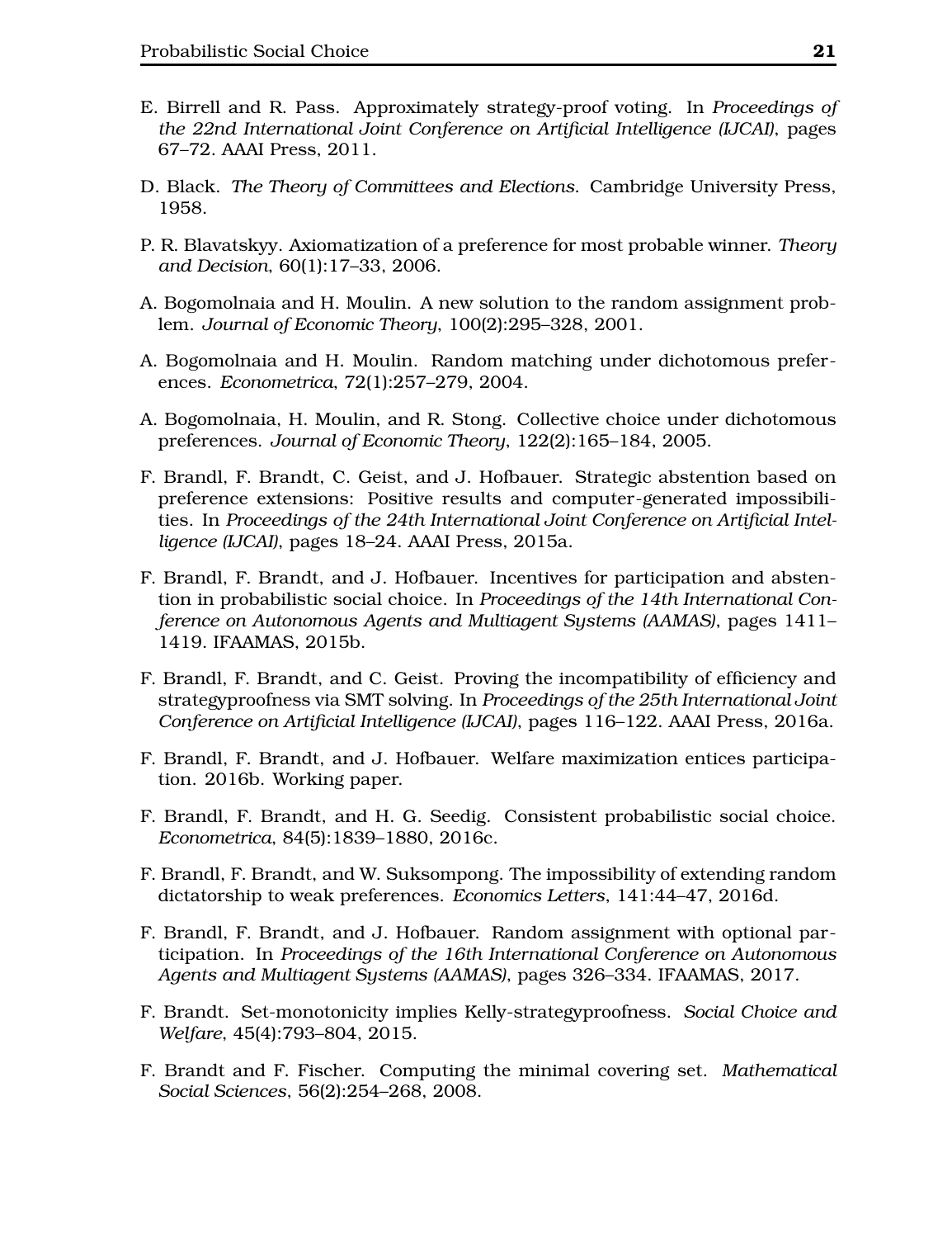- <span id="page-19-7"></span>F. Brandt, M. Brill, and H. G. Seedig. On the fixed-parameter tractability of composition-consistent tournament solutions. In *Proceedings of the 22nd International Joint Conference on Artificial Intelligence (IJCAI)*, pages 85–90. AAAI Press, 2011.
- <span id="page-19-13"></span>F. Brandt, M. Brill, and P. Harrenstein. Tournament solutions. In F. Brandt, V. Conitzer, U. Endriss, J. Lang, and A. D. Procaccia, editors, *Handbook of Computational Social Choice*, chapter 3. Cambridge University Press, 2016.
- <span id="page-19-12"></span>F. Brandt, C. Geist, and D. Peters. Optimal bounds for the no-show paradox via SAT solving. *Mathematical Social Sciences*, 2017a. Special Issue in Honor of Hervé Moulin. Forthcoming.
- <span id="page-19-14"></span>F. Brandt, J. Hofbauer, and M. Suderland. Majority graphs of assignment problems and properties of popular random assignments. In *Proceedings of the 16th International Conference on Autonomous Agents and Multiagent Systems (AAMAS)*, pages 335–343. IFAAMAS, 2017b.
- <span id="page-19-2"></span>E. Budish, Y.-K. Che, F. Kojima, and P. Milgrom. Designing random allocation mechanisms: Theory and applications. *American Economic Review*, 103(2): 585–623, 2013.
- <span id="page-19-4"></span>D. E. Campbell and J. S. Kelly. A strategy-proofness characterization of majority rule. *Economic Theory*, 22(3):557–568, 2003.
- <span id="page-19-11"></span>S. Chatterji, A. Sen, and H. Zeng. Random dictatorship domains. *Games and Economic Behavior*, 86:212–236, 2014.
- <span id="page-19-1"></span>Y.-K. Che and F. Kojima. Asymptotic equivalence of probabilistic serial and random priority mechanisms. *Econometrica*, 78(5):1625–1672, 2010.
- <span id="page-19-8"></span>W. J. Cho. Incentive properties for ordinal mechanisms. *Games and Economic Behavior*, 95:168–177, 2016.
- <span id="page-19-3"></span>V. Conitzer and T. Sandholm. Universal voting protocol tweaks to make manipulation hard. In *Proceedings of the 18th International Joint Conference on Artificial Intelligence (IJCAI)*, pages 781–788. Morgan Kaufmann, 2003.
- <span id="page-19-5"></span>P. Dasgupta and E. Maskin. On the robustness of majority rule. *Journal of the European Economic Association*, 6(5):949–973, 2008.
- <span id="page-19-0"></span>O. Dowlen. Sorting out sortition: A perspective on the random selection of political officers. *Political Studies*, 57(2):298–315, 2009.
- <span id="page-19-6"></span>C. Duddy. Fair sharing under dichotomous preferences. *Mathematical Social Sciences*, 73:1–5, 2015.
- <span id="page-19-9"></span>J. Duggan. A geometric proof of Gibbard's random dictatorship theorem. *Economic Theory*, 7(2):365–369, 1996.
- <span id="page-19-10"></span>B. Dutta, H. Peters, and A. Sen. Strategy-proof probabilistic mechanisms in economies with pure public goods. *Journal of Economic Theory*, 106(2):392– 416, 2002.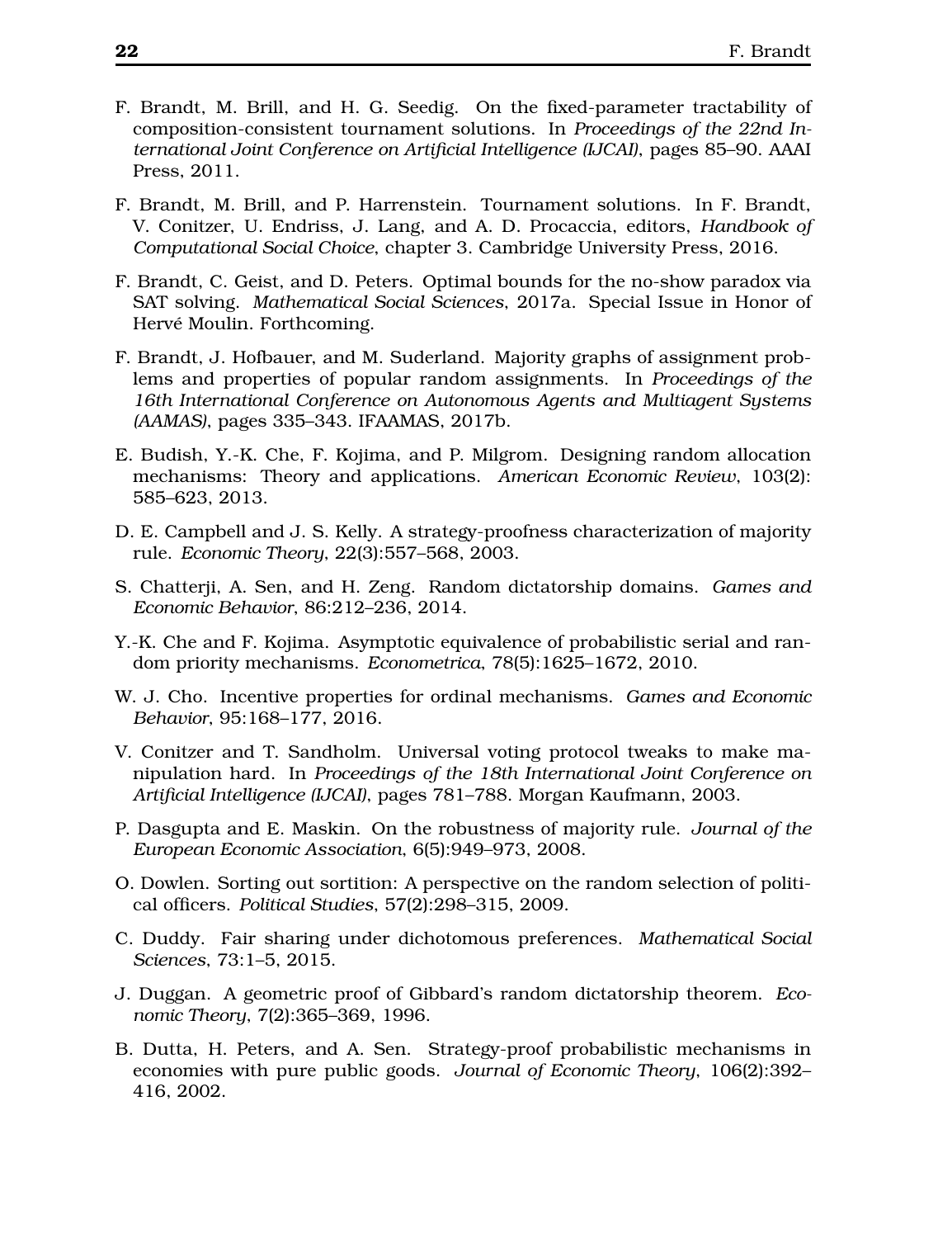- <span id="page-20-13"></span>B. Dutta, H. Peters, and A. Sen. Strategy-proof cardinal decision schemes. *Social Choice and Welfare*, 28(1):163–179, 2007.
- <span id="page-20-16"></span>L. Ehlers, H. Peters, and T. Storcken. Strategy-proof probabilistic decision schemes for one-dimensional single-peaked preferences. *Journal of Economic Theory*, 105(2):408–434, 2002.
- <span id="page-20-3"></span>E. Elkind and H. Lipmaa. Hybrid voting protocols and hardness of manipulation. In *Proceedings of the 16th International Symposium on Algorithms and Computation (ISAAC)*, volume 3827 of *Lecture Notes in Computer Science (LNCS)*, pages 206–215. Springer-Verlag, 2005.
- <span id="page-20-14"></span>S. L. Feld and B. Grofman. Who's afraid of the big bad cycle? Evidence from 36 elections. *Journal of Theoretical Politics*, 4(2):231–237, 1992.
- <span id="page-20-6"></span>D. S. Felsenthal and M. Machover. After two centuries should Condorcet's voting procedure be implemented? *Behavioral Science*, 37(4):250–274, 1992.
- <span id="page-20-9"></span>B. Fine and K. Fine. Social choice and individual ranking I. *Review of Economic Studies*, 41(127):303–323, 1974.
- <span id="page-20-0"></span>P. C. Fishburn. Lotteries and social choices. *Journal of Economic Theory*, 5(2): 189–207, 1972.
- <span id="page-20-8"></span>P. C. Fishburn. Condorcet social choice functions. *SIAM Journal on Applied Mathematics*, 33(3):469–489, 1977.
- <span id="page-20-12"></span>P. C. Fishburn. Nontransitive measurable utility. *Journal of Mathematical Psychology*, 26(1):31–67, 1982.
- <span id="page-20-4"></span>P. C. Fishburn. Probabilistic social choice based on simple voting comparisons. *Review of Economic Studies*, 51(4):683–692, 1984a.
- <span id="page-20-10"></span>P. C. Fishburn. Dominance in SSB utility theory. *Journal of Economic Theory*, 34 (1):130–148, 1984b.
- <span id="page-20-11"></span>P. C. Fishburn. *Nonlinear preference and utility theory*. The Johns Hopkins University Press, 1988.
- <span id="page-20-7"></span>P. C. Fishburn and W. V. Gehrlein. Towards a theory of elections with probabilistic preferences. *Econometrica*, 45(8):1907–1924, 1977.
- <span id="page-20-5"></span>D. C. Fisher and J. Ryan. Tournament games and positive tournaments. *Journal of Graph Theory*, 19(2):217–236, 1995.
- <span id="page-20-15"></span>W. V. Gehrlein and D. Lepelley. *Voting Paradoxes and Group Coherence*. Studies in Choice and Welfare. Springer-Verlag, 2011.
- <span id="page-20-2"></span>A. Gibbard. Manipulation of voting schemes: A general result. *Econometrica*, 41 (4):587–601, 1973.
- <span id="page-20-1"></span>A. Gibbard. Manipulation of schemes that mix voting with chance. *Econometrica*, 45(3):665–681, 1977.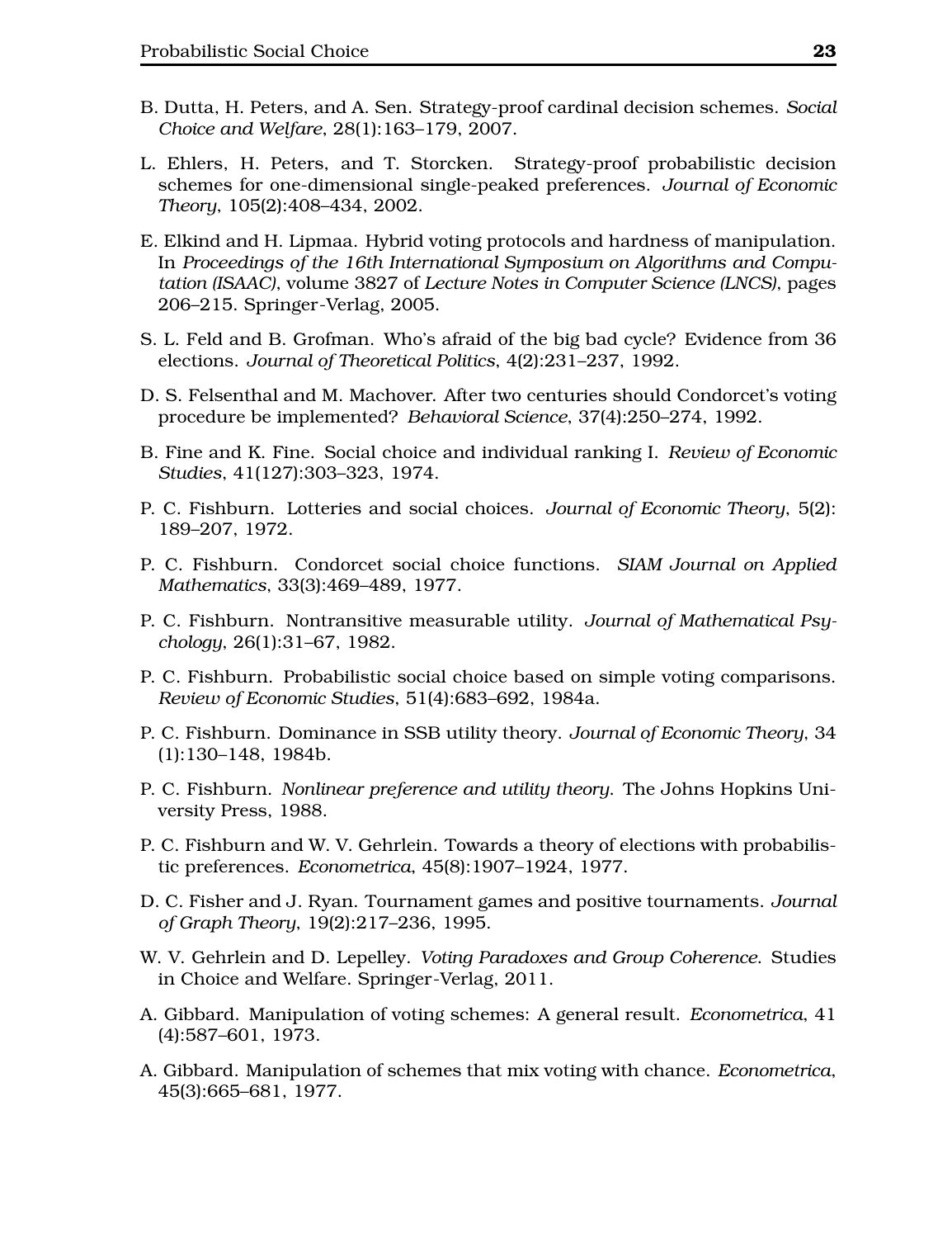- <span id="page-21-12"></span>A. Gibbard. Straightforwardness of game forms with lotteries as outcomes. *Econometrica*, 46(3):595–614, 1978.
- <span id="page-21-1"></span>B. Goodwin. *Justice by Lottery*. University of Chicago Press, 2005. 1st edition 1992.
- <span id="page-21-4"></span>S. Gross, E. Anshelevich, and L. Xia. Vote until two of you agree: Mechanisms with small distortion and sample complexity. In *Proceedings of the 31st AAAI Conference on Artificial Intelligence (AAAI)*, pages 544–550, 2017.
- <span id="page-21-2"></span>A. Guerrero. Against elections: The lottocratic alternative. *Philosophy and Public Affairs*, 42(2):135–178, 2014.
- <span id="page-21-0"></span>J. W. Headlam. *Election by Lot at Athens*. Cambridge University Press, 1933.
- <span id="page-21-14"></span>J. C. Heckelman. Probabilistic Borda rule voting. *Social Choice and Welfare*, 21: 455–468, 2003.
- <span id="page-21-15"></span>J. C. Heckelman and F. H. Chen. Strategy proof scoring rule lotteries for multiple winners. *Journal of Public Economic Theory*, 15(1):103–123, 2013.
- <span id="page-21-9"></span>L. N. Hoang. Strategy-proofness of the randomized Condorcet voting system. *Social Choice and Welfare*, 48(3):679–701, 2017.
- <span id="page-21-13"></span>A. Hylland. Strategyproofness of voting procedures with lotteries as outcomes and infinite sets of strategies. Mimeo, 1980.
- <span id="page-21-3"></span>M. D. Intriligator. A probabilistic model of social choice. *Review of Economic Studies*, 40(4):553–560, 1973.
- <span id="page-21-11"></span>J. S. Kelly. Strategy-proofness and social choice functions without singlevaluedness. *Econometrica*, 45(2):439–446, 1977.
- <span id="page-21-5"></span>G. Kreweras. Aggregation of preference orderings. In *Mathematics and Social Sciences I: Proceedings of the seminars of Menthon-Saint-Bernard, France (1–27 July 1960) and of Gösing, Austria (3–27 July 1962)*, pages 73–79, 1965.
- <span id="page-21-8"></span>G. Laffond, J.-F. Laslier, and M. Le Breton. The bipartisan set of a tournament game. *Games and Economic Behavior*, 5(1):182–201, 1993.
- <span id="page-21-10"></span>G. Laffond, J. Lainé, and J.-F. Laslier. Composition-consistent tournament solutions and social choice functions. *Social Choice and Welfare*, 13(1):75–93, 1996.
- <span id="page-21-6"></span>G. Laffond, J.-F. Laslier, and M. Le Breton. A theorem on symmetric two-player zero-sum games. *Journal of Economic Theory*, 72(2):426–431, 1997.
- <span id="page-21-16"></span>J.-F. Laslier. In silico voting experiments. In J.-F. Laslier and M. R. Sanver, editors, *Handbook on Approval Voting*, chapter 13, pages 311–335. Springer-Verlag, 2010.
- <span id="page-21-7"></span>M. Le Breton. On the uniqueness of equilibrium in symmetric two-player zerosum games with integer payoffs. *Économie publique*, 17(2):187–195, 2005.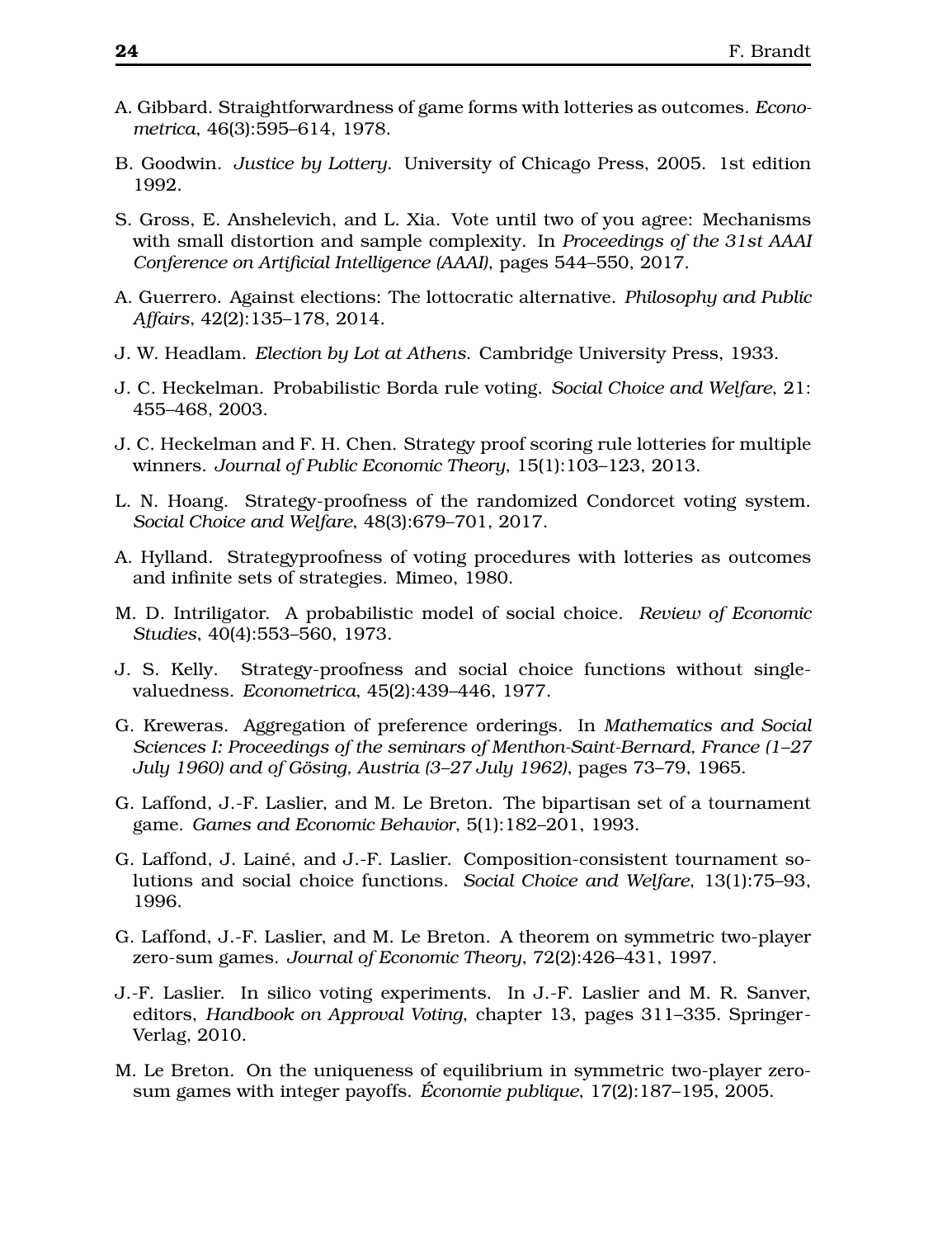- <span id="page-22-14"></span>I. McLean and F. Hewitt. *Condorcet: Foundations of Social Choice and Political Theory*. Edward Elgar Publishing, 1994.
- <span id="page-22-9"></span>A. McLennan. Manipulation in elections with uncertain preferences. *Journal of Mathematical Economics*, 47(3):370–375, 2011.
- <span id="page-22-0"></span>H. Moulin. *The Strategy of Social Choice*. North-Holland, 1983.
- <span id="page-22-6"></span>H. Moulin. Condorcet's principle implies the no show paradox. *Journal of Economic Theory*, 45:53–64, 1988.
- <span id="page-22-7"></span>S. Nandeibam. An alternative proof of Gibbard's random dictatorship result. *Social Choice and Welfare*, 15(4):509–519, 1997.
- <span id="page-22-8"></span>S. Nandeibam. A note on the structure of stochastic social choice functions. *Social Choice and Welfare*, 30(3):447–455, 2008.
- <span id="page-22-10"></span>S. Nandeibam. The structure of decision schemes with cardinal preferences. *Review of Economic Design*, 17(3):205–238, 2013.
- <span id="page-22-12"></span>S. Nitzan and A. Rubinstein. A further characterization of Borda ranking method. *Public Choice*, 36(1):153–158, 1981.
- <span id="page-22-15"></span>P. K. Pattanaik and B. Peleg. Distribution of power under stochastic social choice rules. *Econometrica*, 54(4):909–921, 1986.
- <span id="page-22-11"></span>J. Picot and A. Sen. An extreme point characterization of random strategy-proof social choice functions: The two alternative case. *Economics Letters*, 115(1): 49–52, 2012.
- <span id="page-22-5"></span>A. Postlewaite and D. Schmeidler. Strategic behaviour and a notion of ex ante efficiency in a voting model. *Social Choice and Welfare*, 3(1):37–49, 1986.
- <span id="page-22-2"></span>A. D. Procaccia. Can approximation circumvent Gibbard-Satterthwaite? In *Proceedings of the 24th AAAI Conference on Artificial Intelligence (AAAI)*, pages 836– 841. AAAI Press, 2010.
- <span id="page-22-16"></span>M. Regenwetter, B. Grofman, A. A. J. Marley, and I. M. Tsetlin. *Behavioral Social Choice: Probabilistic Models, Statistical Inference, and Applications*. Cambridge University Press, 2006.
- <span id="page-22-3"></span>R. L. Rivest and E. Shen. An optimal single-winner preferential voting system based on game theory. In *Proceedings of the 3rd International Workshop on Computational Social Choice (COMSOC)*, pages 399–410, 2010.
- <span id="page-22-13"></span>D. G. Saari. The Borda dictionary. *Social Choice and Welfare*, 7(4):279–317, 1990.
- <span id="page-22-1"></span>M. A. Satterthwaite. Strategy-proofness and Arrow's conditions: Existence and correspondence theorems for voting procedures and social welfare functions. *Journal of Economic Theory*, 10(2):187–217, 1975.
- <span id="page-22-4"></span>T. Schwartz. Choice functions, "rationality" conditions, and variations of the weak axiom of revealed preference. *Journal of Economic Theory*, 14:414–427, 1976.